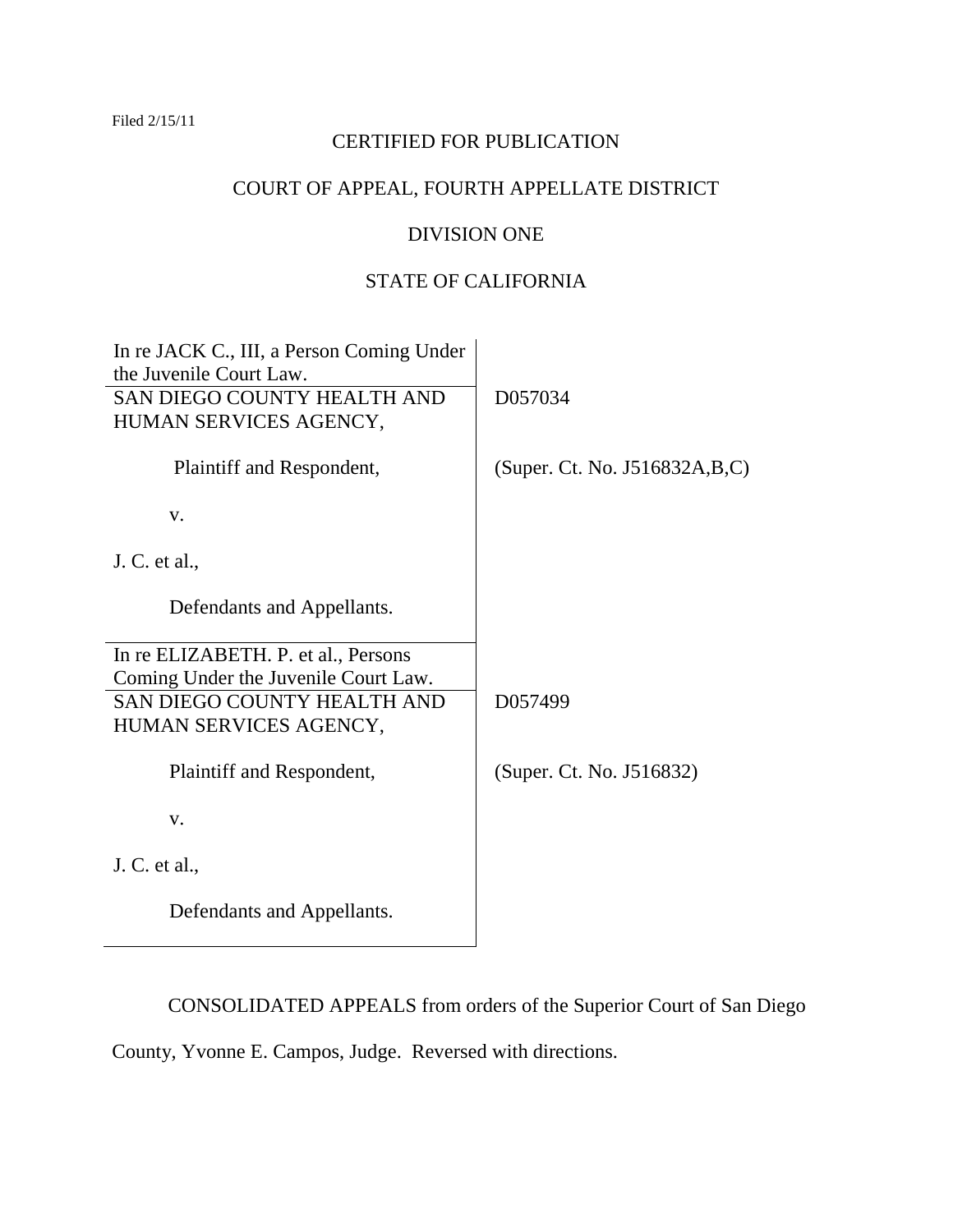Sahyeh Samantha Riopelle, under appointment of the Court of Appeal, for Defendant and Appellant, J.C.

Kathleen M. Mallinger, under appointment of the Court of Appeal, for Defendant and Appellant, Anna C.

John J. Sansone, Thomas E. Montgomery, County Counsel, John E. Philips, Chief Deputy County Counsel, and Gary C. Seiser, Paula J. Roach, Deputy County Counsel for Plaintiff and Respondent.

M. Elizabeth Handy, under appointment by the Court of Appeal, for Minors.

J. C. and Anna C. appeal orders denying a petition to transfer dependency jurisdiction to the Bois Forte Band of the Minnesota Chippewa under title 25 United States Code section 1911(b) and Welfare and Institutions Code<sup>1</sup> section 305.5, subdivision (b). We reverse the orders with directions.

# FACTUAL AND PROCEDURAL BACKGROUND

J. C. and Anna C. (the parents) have four children, Jackie P., Elizabeth P., Andrew P. and Jack C., III (Jack). Jackie is now 18 years old and is not the subject of these proceedings. Elizabeth, Andrew and Jack (the children) are ages 16, 15 and 4 years, respectively. The family's history was detailed in a previous appeal. (*In re Jack C. III* 

<sup>&</sup>lt;sup>1</sup> Unless otherwise indicated, further statutory references are to the Welfare and Institutions Code.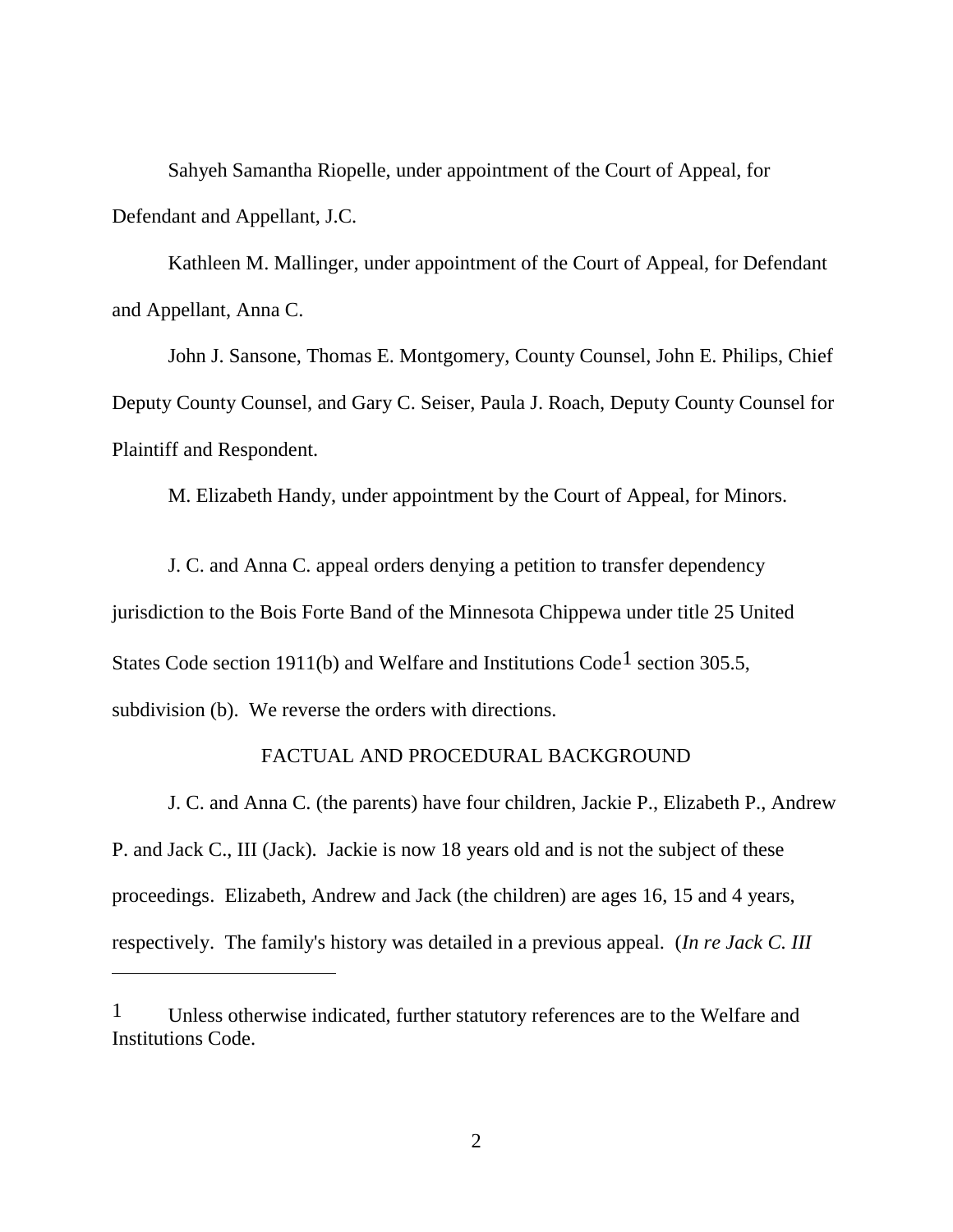(Jun. 11, 2008, D052156) [nonpub. opn.].) Here, because the issues on appeal concern compliance with the Indian Child Welfare Act, title 25 United States Code section 1901 et seq. (ICWA), we only briefly discuss the underlying circumstances of the dependency proceedings.

The parents have a history of child welfare referrals due to substance abuse, domestic violence and Anna's mental health condition, which was diagnosed as schizophrenia. In 2005, to avoid dependency proceedings, the maternal grandparents became the legal guardians of Jackie, Elizabeth and Andrew. Jack was born in June 2006. In September 2007, after Anna was arrested for assaulting and injuring Jackie, Jack became a dependent of the juvenile court and was placed with his maternal grandparents.

When Jack's dependency proceedings began, J. C. informed the social worker his paternal grandmother, Dorothy Ann B., was a registered Chippewa Indian. J. C. did not know whether he or his siblings were registered tribal members. They had lived on the Nett Lake Chippewa reservation for one to two years in the late 1960's. J.C. did not have contact information for his siblings.

In October 2007 the San Diego County Health and Human Services Agency (the Agency) sent notice to the six bands of the Minnesota Chippewa Tribe.2 The bands

<sup>2</sup> The Minnesota Chippewa Tribe consists of the Chippewa Indians of the White Earth, Leech Lake, Fond du Lac, Bois Forte (Nett Lake), and Grand Portage Reservations and the Nonremoval Mille Lac Band of Chippewa Indians. The six bands formed a representative Chippewa tribal organization to maintain and establish justice for the Tribe, conserve and develop tribal resources and common property, and promote the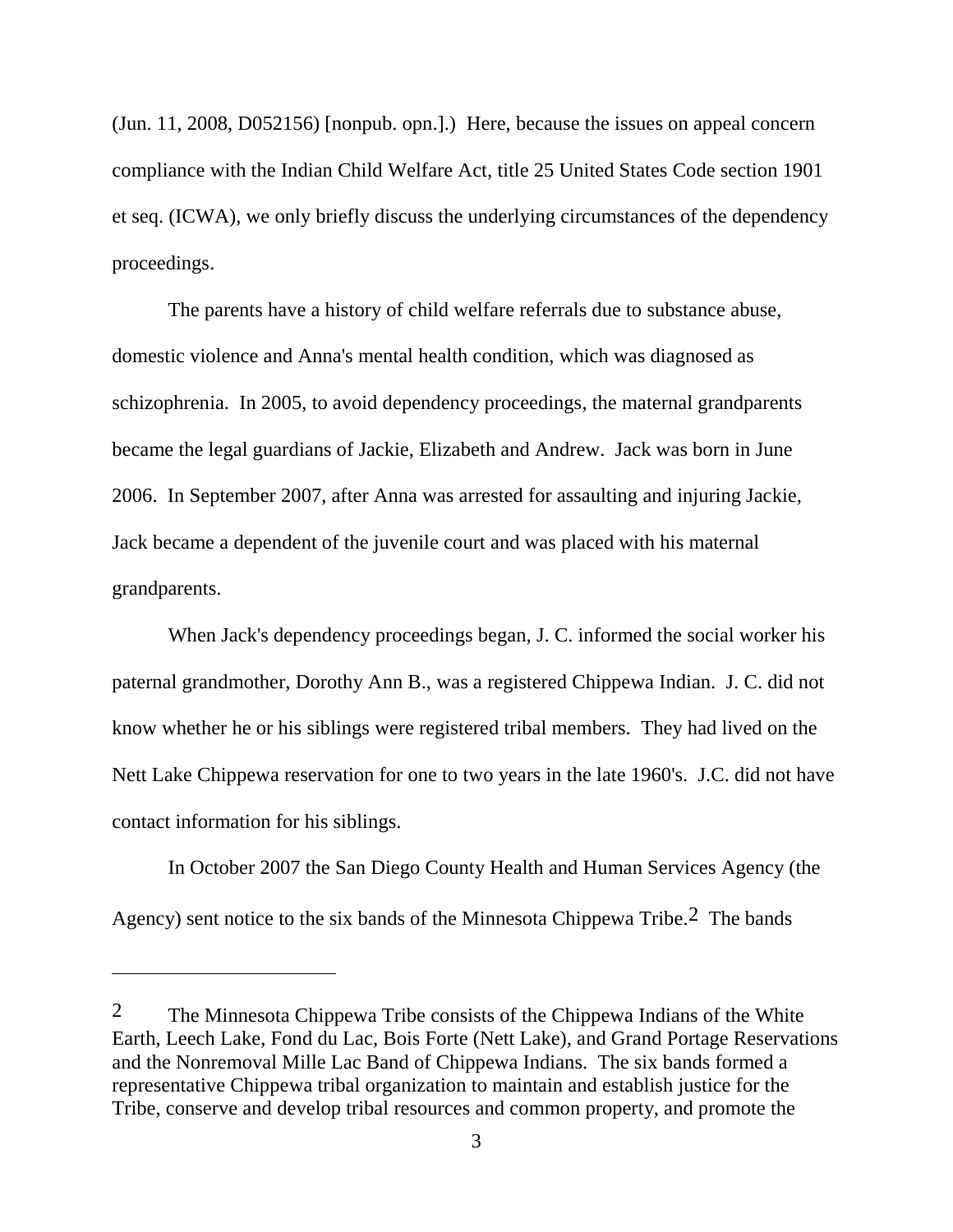indicated Jack was not eligible for enrollment.<sup>3</sup> In January 2008 the court found that ICWA did not apply.

In April 2009 the court terminated reunification services in Jack's case and set a section 366.26 hearing.

In May 2009 the Agency initiated dependency proceedings on behalf of Elizabeth and Andrew (the siblings). The grandparents could not manage the siblings' out-ofcontrol behaviors and decided to terminate the guardianship. The siblings were living with the parents, whose chaotic circumstances had not changed since Jack was detained in protective custody.

When the siblings' dependency proceedings began, J.C. reported that his maternal great-grandparents were members of the Nett Lake Indian tribe and his brothers and sisters were registered members of the tribe.

 In September 2009 the social worker contacted the children's paternal uncle, who said he was a member of the Bois Forte Band of Minnesota Chippewa (Band). The social worker sent notice to the Band with more information about the family than it provided to the Band in 2007. On receipt of notice, the Band stated the children were eligible for enrollment and notified the trial court of its intent to intervene in the children's dependency proceedings.

general welfare of themselves and their descendants. (Preamble, Revised Constitution and Bylaws of the Minnesota Chippewa Tribe, Minnesota.)

 $3$  The Bois Forte Band of Minnesota Chippewa later acknowledged there had been a "mix-up" in Jack's case because at that time it did not routinely check the names of children's grandparents after receiving ICWA notice.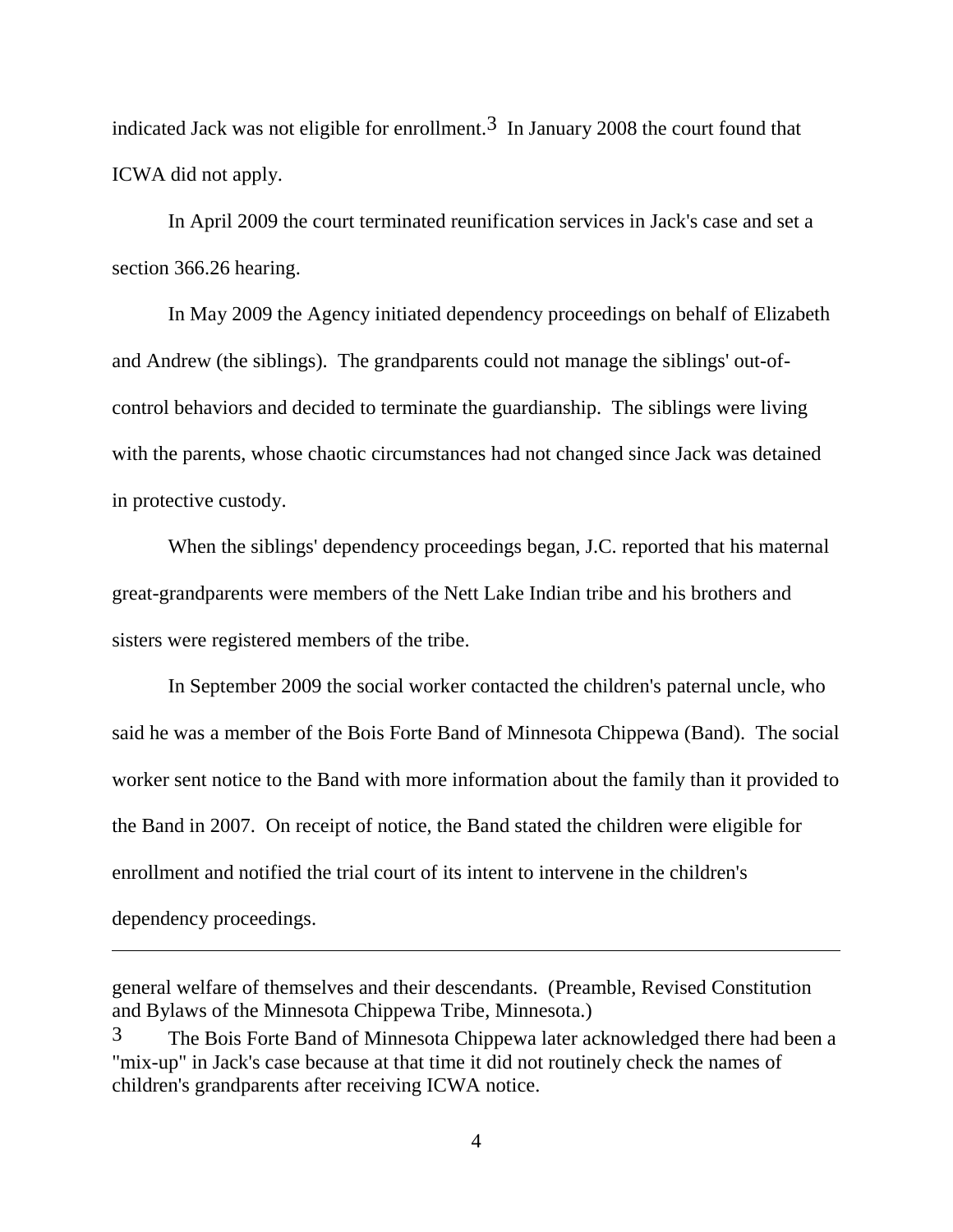On October 7, 2009, J.C. petitioned to transfer jurisdiction of the children's dependency cases to the Band (the transfer petition). On October 15, the Band notified the trial court it was exercising its right to intervene in the children's cases under title 25 United States Code section 1911(c). On October 19, Angela Wright, the Indian Child Welfare Supervisor for the Band, averred the children's dependency proceedings were governed by ICWA because the minor children were eligible or enrolled members of the Band.

The Agency opposed J.C.'s petition to transfer jurisdiction to the Band. The court continued the hearings in the children's cases to allow the Band to respond to the transfer petition.

In Jack's case, the court considered the transfer petition at his section 366.26 hearing, which began on March 5, 2010. The court admitted the Agency's reports in evidence. Angela Wright appeared telephonically on behalf of the Band. She testified the Band was in agreement with termination of parental rights and Jack's adoption by his maternal grandparents. Wright was not aware of the tribal court's position on accepting jurisdiction; however, the Bois Forte Commissioner of Judicial Services was scheduled to meet with the Band's prosecuting attorney, Thomas Sjogren, to determine the Band's position.

On March 19, 2010, the court admitted a letter it had received from Sjogren in evidence. Sjogren stated he represented the Band in all child protection proceedings in its tribal court. The Band did not join the father's petition to transfer jurisdiction; however, it formally intervened in the children's cases on October 15, 2009, under title 25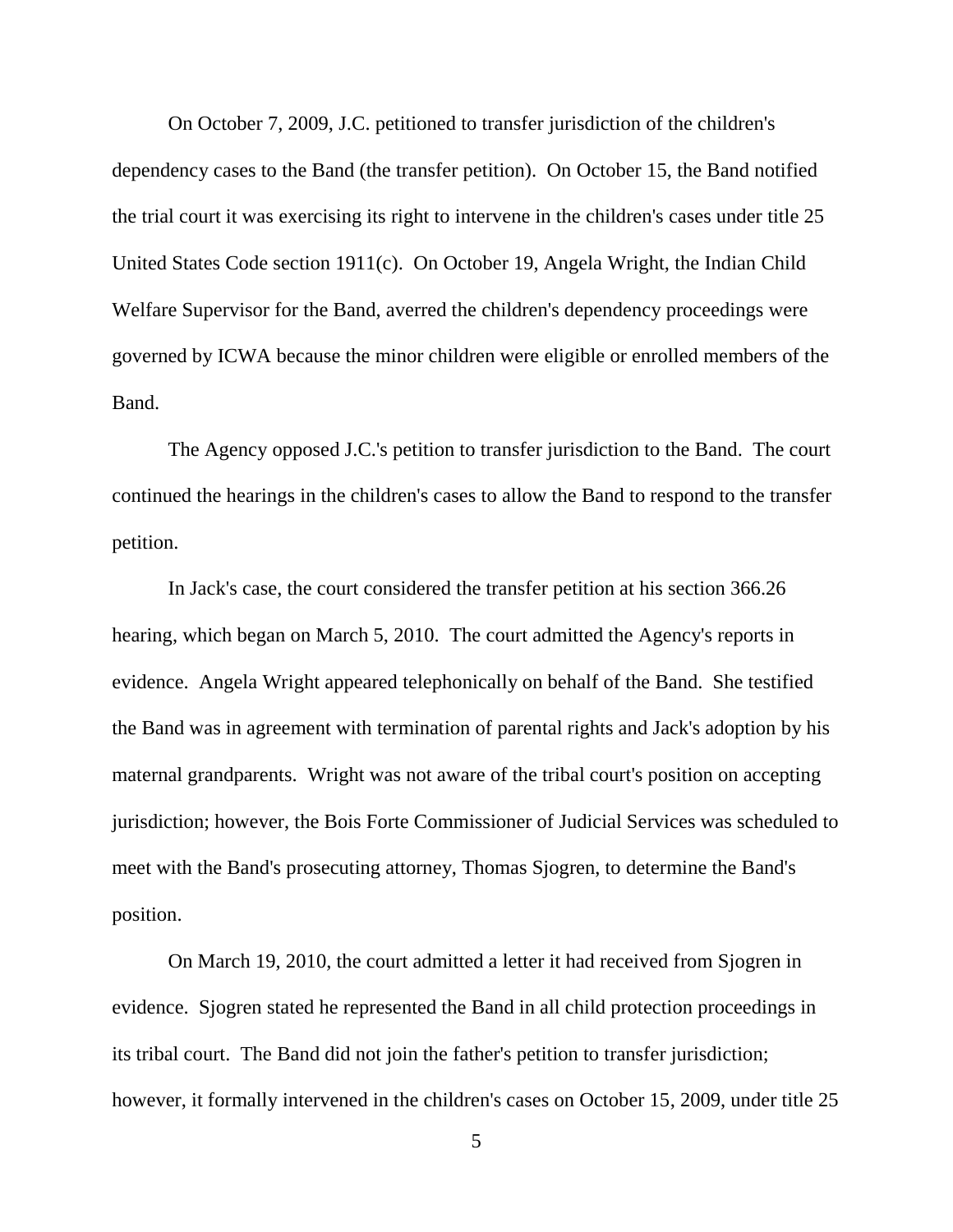United States Code section 1911(c). The Band did not automatically accept transfers. The tribal court considered each case on its merits and assessed the effect transfer may have on the child, the parent seeking transfer and the Band. The tribal court did not issue advisory opinions and would not determine whether to accept or decline jurisdiction until the state court transferred the case.

Sjogren stated that according to the tribal enrollment coordinator for the Band, J.C. was not currently a member of the Band. J.C.'s enrollment application was incomplete pending receipt of a certified copy of his birth certificate. The children "possess[ed] a Bois Forte degree of Indian blood of 1/4" and were eligible for enrollment. However, their applications for enrollment could not be completed until J.C.'s application was processed.

With respect to the children's status, Sjogren wrote, "There is no question in my mind that these are Indian children who will ultimately be enrolled in the Bois Forte Band of Lake Superior Chippewa upon completion by someone of the necessary paperwork." Sjogren stated the "bureaucratic" requirements were necessary because in addition to ICWA protections, there were substantial other benefits associated with tribal membership, including hunting, fishing, trapping and gathering privileges, annual per capita distributions from the Band, and eligibility for tribal, state and federal programs.

Wright testified that the tribal court was able to take custody over children before they were enrolled in the Band. The Band could then complete the enrollment process. Jack's adoptive parent would also be able to enroll him in the Band.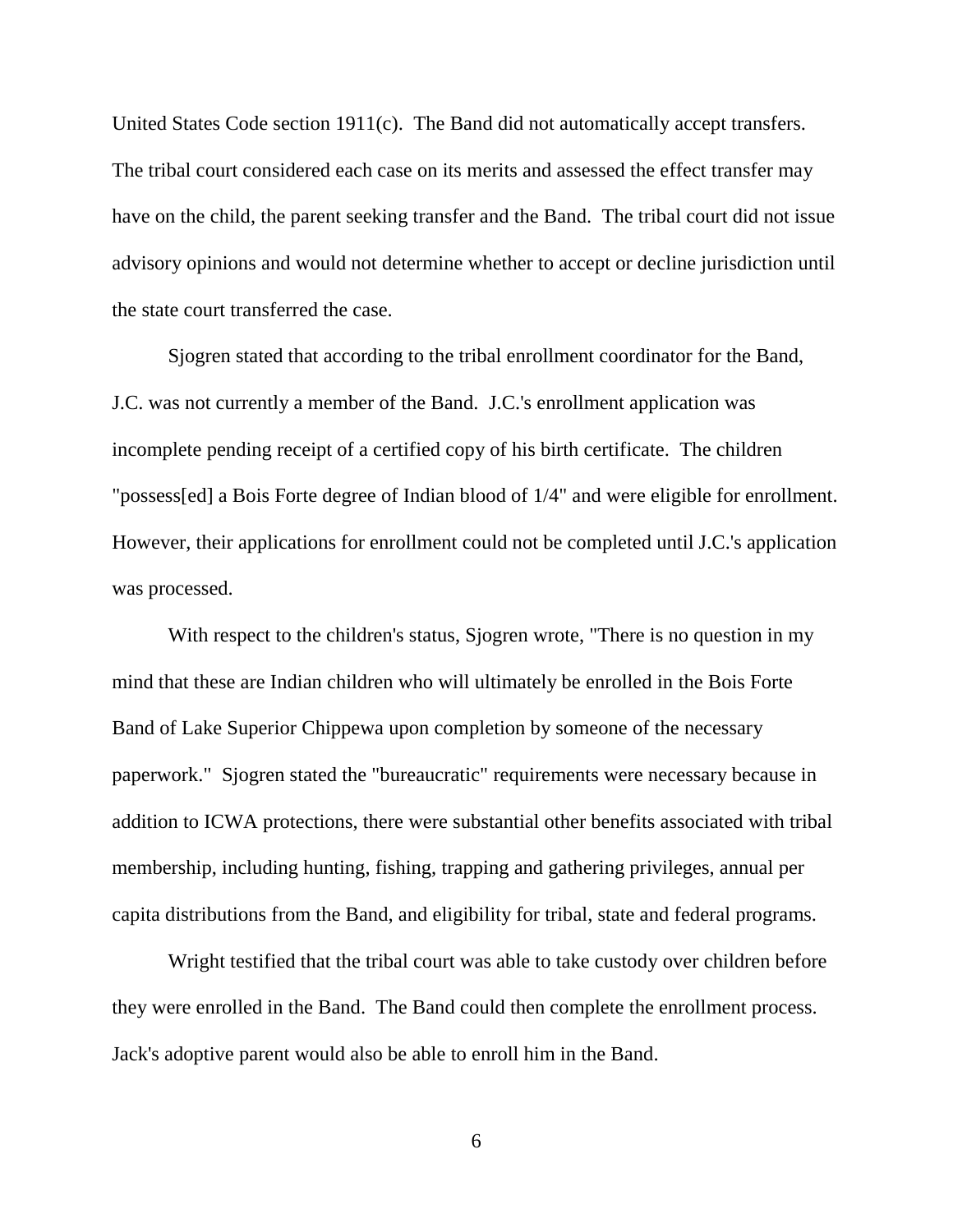The trial court denied the motion to transfer jurisdiction in Jack's case. The court stated it was not satisfied Jack was "an Indian child as defined by the law, notwithstanding that he may later become an Indian child and notwithstanding there's no doubt he may later become an Indian child." The court said even if Jack were an Indian child, the petition to transfer jurisdiction to the Band was not filed within a reasonable time after notice of the entirety of the proceedings. The court incorporated the arguments of the Agency and minor's counsel in its findings. Counsel had argued transferring jurisdiction to the Band would create an undue hardship for the parties and impede the presentation of evidence on Jack's behalf. The trial court found that Jack was adoptable and terminated parental rights.

On June 2, 2010, at the conclusion of the contested disposition hearing in the siblings' cases, the court stated Elizabeth and Andrew were not currently members of the Band and therefore were not Indian children within the meaning of ICWA. Without further hearing, the court took judicial notice of Jack's file, and incorporated by reference its findings and orders with respect to the transfer petition. The court bypassed reunification services and ordered alternative permanent placement plans of long-term foster care for the siblings. Wright appeared telephonically and concurred with the recommended disposition.

The Agency informed the court it had a certified copy of J.C.'s birth certificate in its possession. The court ordered the Agency to send J.C.'s birth certificate to the Band.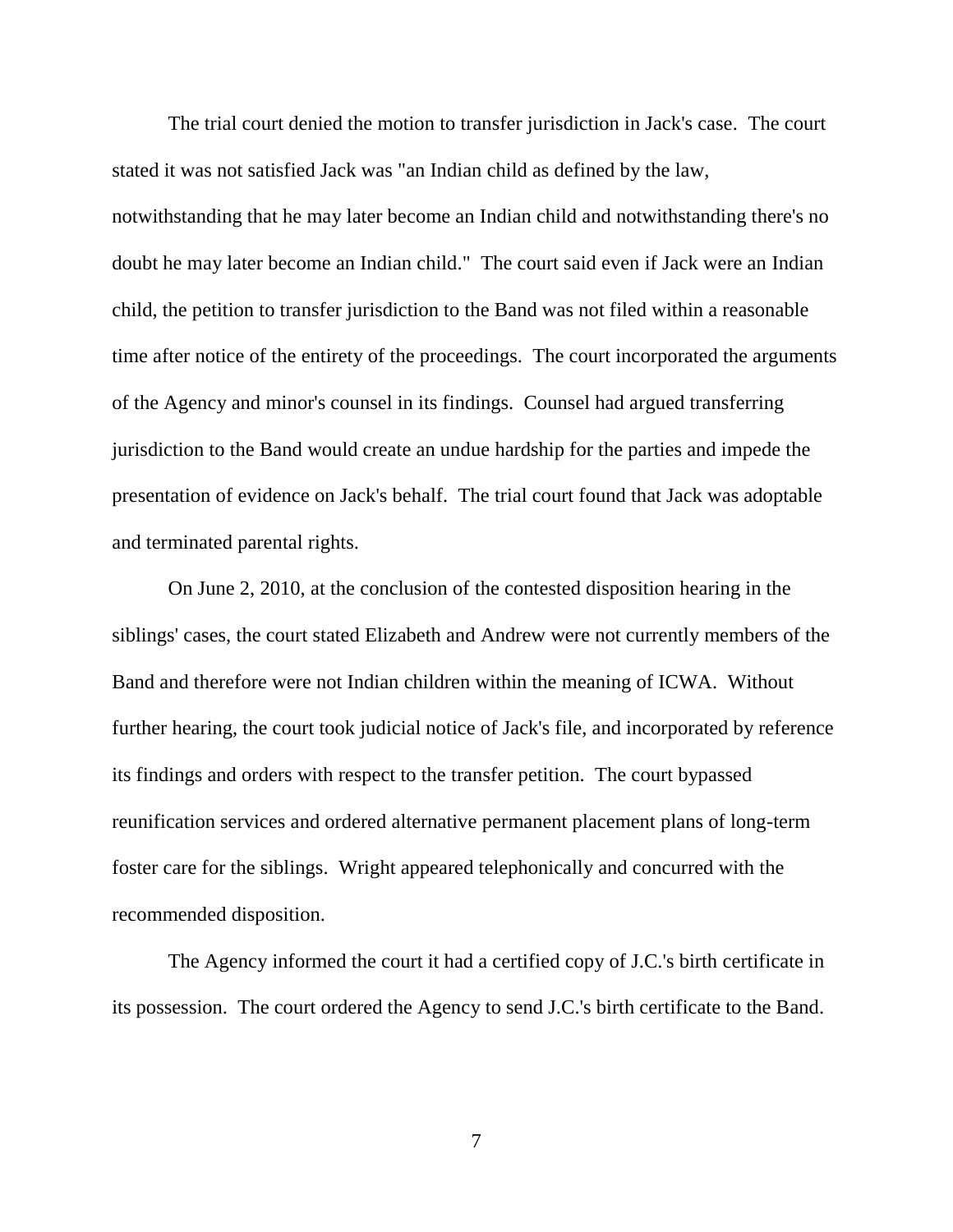#### APPELLATE MOTIONS

In *In re Elizabeth P. et al*., the Agency asks this court to augment the record with a Status Review Report dated November 18, 2010, to show that the siblings are enrolled members of the Minnesota Chippewa Tribe. (Cal. Rules of Court, <sup>4</sup> rule 8.155(a)(A)(1) [on the motion of any party, the reviewing court may augment the record to include any document filed or lodged in the case in superior court].) In *In re Jack C*., *III*, J.C. asks this court to take judicial notice of the same report for the same purpose. (Code Civ. Proc., § 909; Evid. Code, §§ 452, 459.)

We grant the motion to augment the record with the Agency's November 18, 2010 report and the request to take judicial notice that the Minnesota Chippewa Tribe enrolled Elizabeth and Andrew as tribal members on November 4, 2010. Minor's counsel also informs this court the Minnesota Chippewa Tribe enrolled Jack as a tribal member on November 17, 2010.

## DISCUSSION

# I

## ICWA

The United States Congress enacted ICWA to respond to a crisis in which large numbers of Indian children were being removed from their families for placement in non-Indian homes. (*Mississippi Band of Choctaw Indians v. Holyfield* (1989) 490 U.S. 30, 32 (*Holyfield*).) ICWA was designed to protect the best interests of Indian children and

<sup>4</sup> All further rule references are to the California Rules of Court.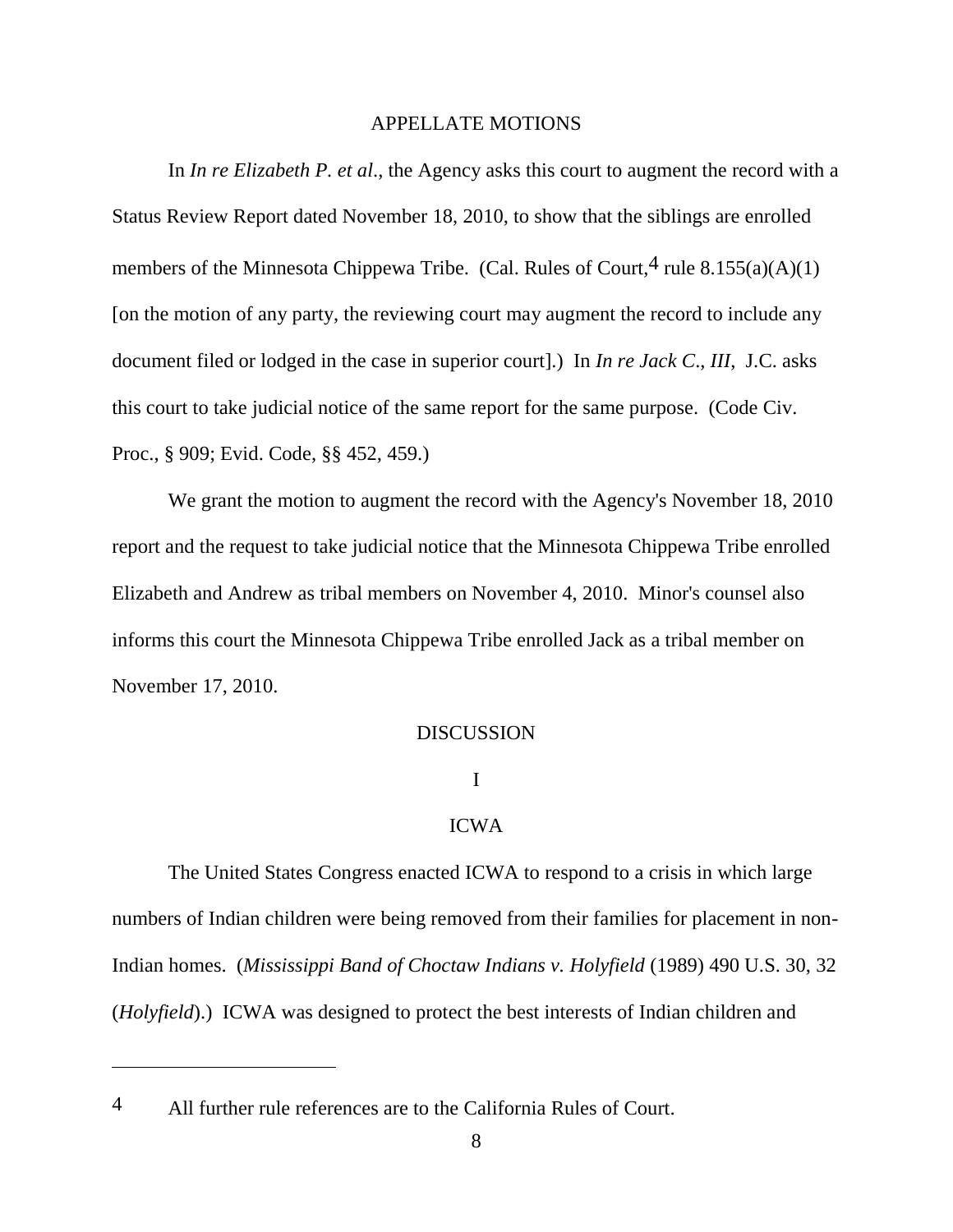promote the stability and security of Indian tribes and families by establishing minimum federal standards for the removal of Indian children from their families by state courts and the placement of such children in foster or adoptive homes. (25 U.S.C. § 1902; *In re Kahlen W.* (1991) 233 Cal.App.3d 1414, 1421.)

At the heart of ICWA are its jurisdictional provisions over child custody proceedings5 involving Indian children domiciled both on and off the reservation. (*Doe v. Mann* (9th Cir. 2005) 415 F.3d 1038, 1049, citing *Holyfield*, *supra*, 490 U.S. at p. 36.) ICWA clearly establishes a preference for tribal court jurisdiction in child custody proceedings involving Indian children. (*In re M.M.* (2007) 154 Cal.App.4th 897, 907, accord, *In the Interest of J.W.* (Iowa Ct. App. 1995) 528 N.W.2d 657, 660, *In re J.L.P*. (Colo. Ct. App. 1994) 870 P.2d 1252, 1256.) The tribal courts have exclusive jurisdiction over any child custody proceeding involving an Indian child who resides or is domiciled within the tribal reservation. (25 U.S.C. § 1911(a); Welf. & Inst. Code, § 305.5, subd. (a).) When a child custody proceeding involves an Indian child who is not domiciled on the reservation, ICWA creates *concurrent but presumptively tribal jurisdiction*, which requires the state court to transfer jurisdiction to the tribal court unless good cause exists to deny the transfer. (25 U.S.C. § 1911(b); § 305.5, subd. (b); *Holyfield*, *supra*, 490 U.S. at p. 36.)

<sup>5</sup> For purposes of ICWA, the term "child custody proceeding" includes foster care placement where the parent or Indian guardian cannot have the child returned on demand, termination of parental rights, and preadoptive and adoptive placements of the child. (25 U.S.C. § 1903(1).)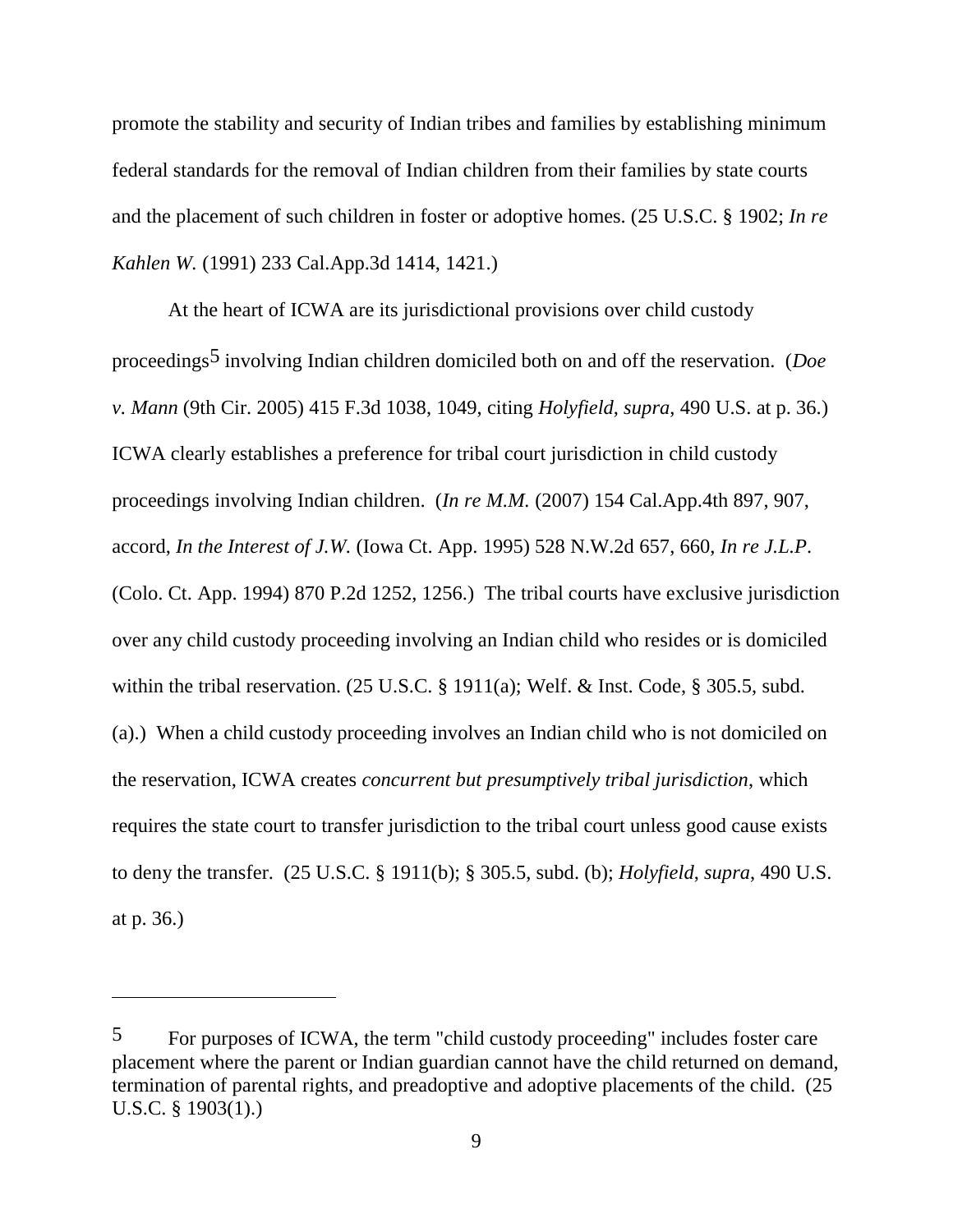Before we turn to the discussion whether the court erred when it found that there was good cause to deny the petition to transfer jurisdiction of the children's cases to the Band, we address the parents' contention the court erred when it denied the transfer on the ground the children were not yet Indian children within the meaning of ICWA.

#### II

# *THE CHILDREN WERE INDIAN CHILDREN*

The parents argue the court erred when it found that the children were not Indian children and denied the transfer petition on the ground ICWA did not apply. They contend the children were Indian children within California's definition of "Indian child." The parents further state in the event the children did not meet the definition of an "Indian child" under title 25 U.S.C. § 1903(4), the court was required to proceed as if the children were Indian children under rule 5.482(c).

The Agency contends the definition of "Indian child" under federal law is jurisdictional. It argues California law cannot be interpreted to authorize broader or expanded protection for a child who is not an Indian child under the plain terms of the federal statute. (25 U.S.C. § 1903(4).)

Issues of law are reviewed de novo. (*Imperial Merchant Services, Inc. v. Hunt* (2009) 47 Cal.4th 381, 387 (*Hunt*).) ICWA, federal guidelines implementing ICWA, and any state statutes, regulations or rules promulgated to implement ICWA shall be liberally construed to effectuate its purpose and preferences. (Bureau of Indian Affairs Guidelines for State Courts; Indian Child Custody Proceedings (44 Fed.Reg. 67584, A(1), (Nov. 26, 1979) (Guidelines).)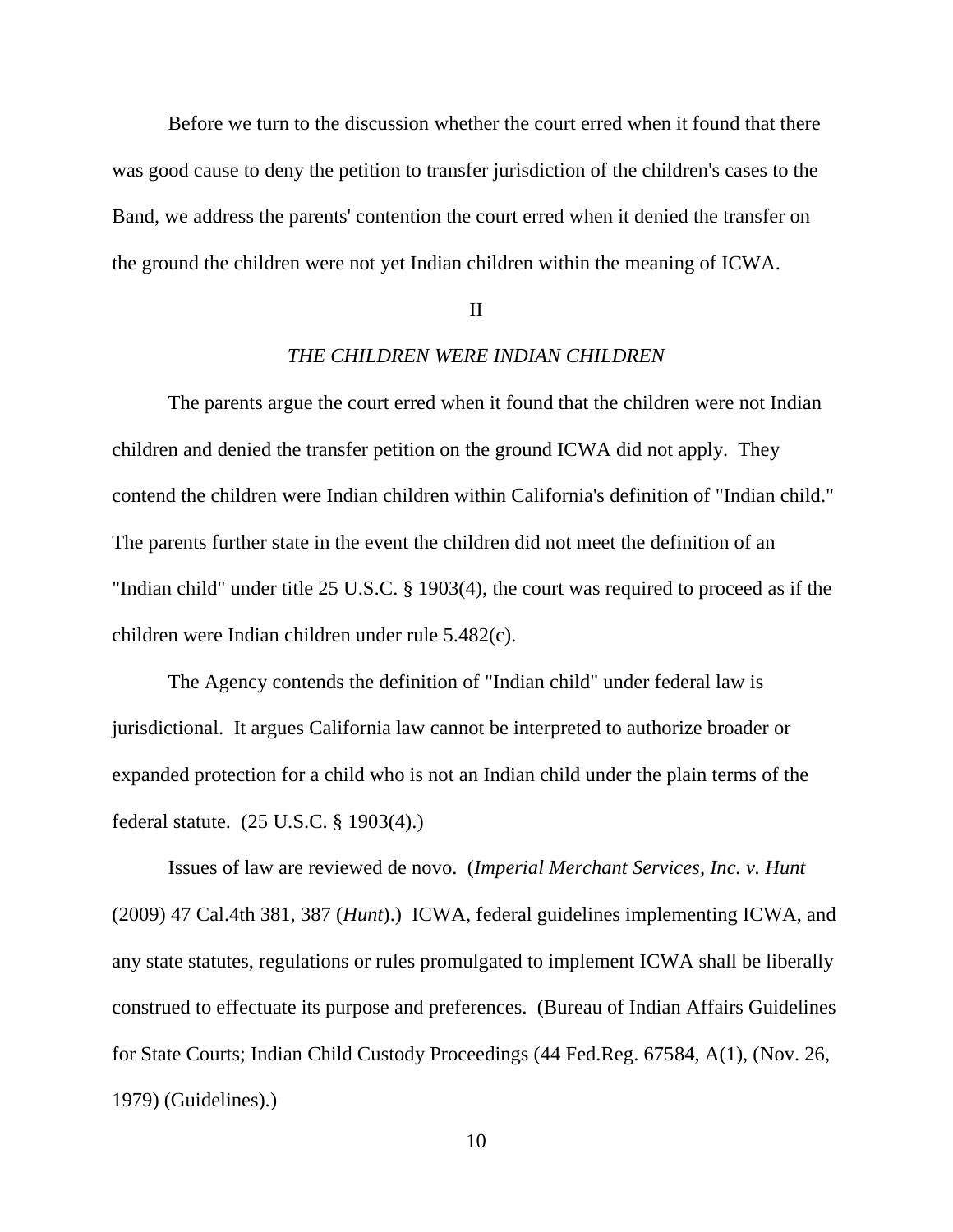ICWA sets forth minimum substantive and procedural standards to protect the interests of Indian children, Indian families and Indian tribes. (*In re Kahlen W., supra*, 233 Cal.App.3d at p. 1421; 25 U.S.C. § 1921; accord, § 224, subd. (d).) To fully effectuate ICWA in state Indian child custody proceedings, the California Legislature enacted a comprehensive reorganization of statutes related to the application of ICWA, effective January 1, 2007. (§ 224 et seq.; *In re Damian C.* (2009) 178 Cal.App.4th 192, 197 [" '[A]lthough ICWA was enacted more than 25 years ago, state courts and county agencies in California continue to violate not only the spirit and intent of ICWA, but also its express provisions' "].) The reorganization of statutes and codification into state law of various provisions of ICWA, the Bureau of Indian Affairs Guidelines and state court rules affirmed the state's interest in " 'protecting Indian children and the child's interest in having tribal membership and a connection to the tribal community.' " (*Ibid*.)

In certain respects, California's Indian child custody framework sets forth greater protections for Indian children, their tribes and parents than ICWA. (*In re Damian C*., *supra*, 178 Cal.App.4th at p. 197 [legislative purpose was to broaden the interpretation of current laws]; see, e.g., Welf. & Inst. Code, §§ 224, subd. (d), 224.3, subd. (e)(1), 305.5.) Both federal and state law expressly provide that if a state or federal law provides a higher level of protection to the rights to the parent or Indian guardian of an Indian child, the higher standard shall prevail. (25 U.S.C. § 1921; Welf. & Inst. Code, § 224, subd. (d) [the higher standard of protection also applies to the rights of the child Indian tribe].)

Although the children were not enrolled members of the Band at the time of the proceedings, we conclude they were Indian children within the meaning of the federal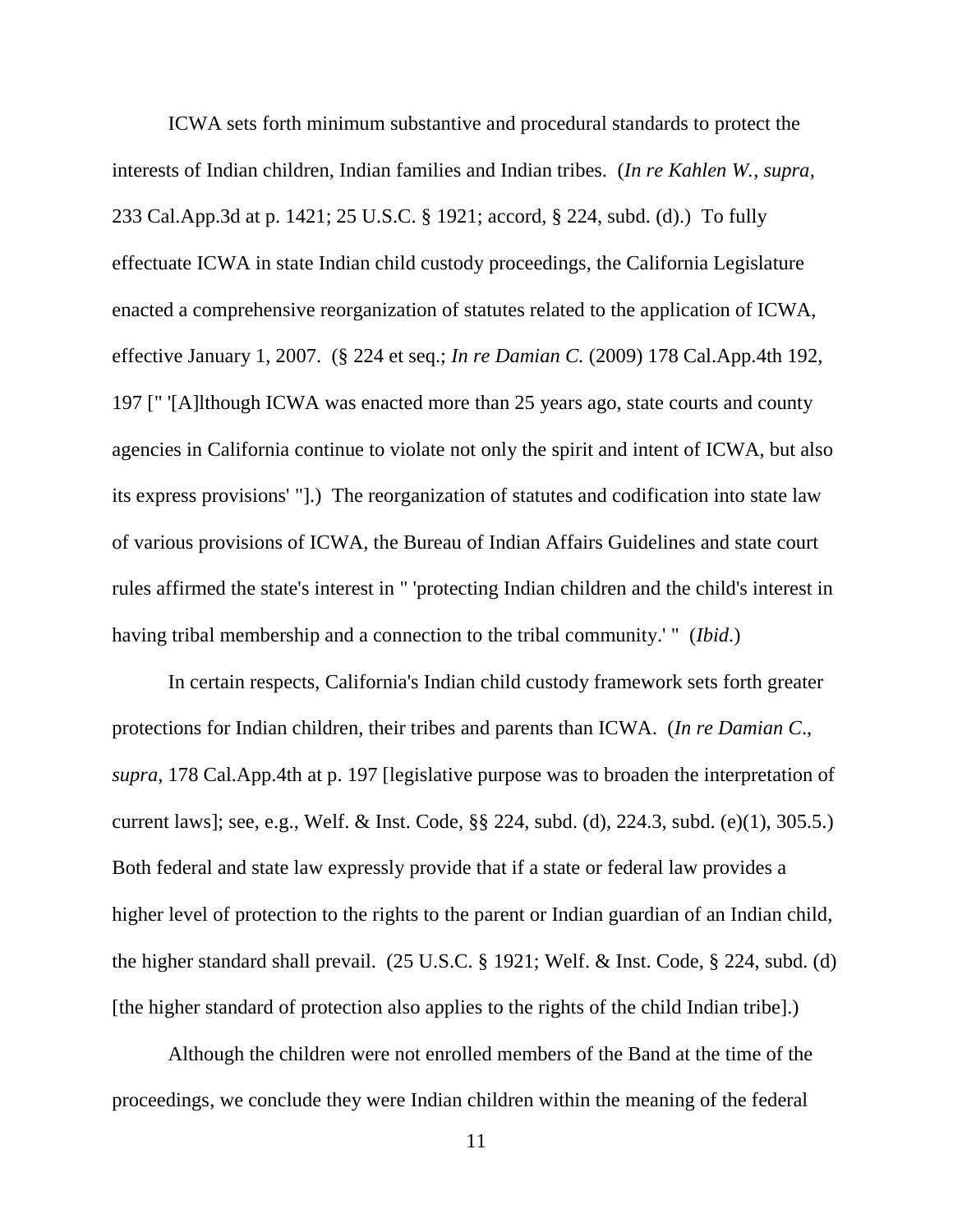and state definitions of "Indian child." Title 25 United States Code section 1903 states, "[*E*]*xcept as may be specifically provided otherwise*, the term — 'Indian child' means any unmarried person who is under age eighteen and is either (a) a member of a tribe or (b) is eligible for membership in an Indian tribe and is the biological child of a member of an Indian tribe." (25 U.S.C. § 1903(4).) Similarly, under California law, section 224.2, subdivision (a) provides that "*unless the context requires otherwise*," the term "Indian child" is defined as provided in section 1903 of ICWA. (Welf. & Inst. Code, § 224.1, subd.  $(a)$ .)

The United States Supreme Court noted that "a tribe's right to define its own membership for tribal purposes has long been recognized as central to its existence as an independent political community," and cautioned against intrusion into tribal traditions by the courts. (*Santa Clara Pueblo v. Martinez* (1978) 436 U.S. 49, 72 fn. 32.) ICWA applies to children who are "members" of a tribe, but does not constrain how membership is to be defined. (*In re Adoption C.D.K*. (D.Utah 2009) 629 F.Supp.2d 1258, 1261, 1264; *In re R.R., Jr.* (Tex.App.2009) 294 S.W.3d 213, 218 [ICWA does not provide a statutory definition of the terms "member of a tribe" or "eligible for membership"].)

"It is the tribe's prerogative to determine membership criteria." (Guidelines,  $6$ ) *supra*, § B.1.; Welf. & Inst. Code, § 224.3, subd. (c).) "Enrollment is the common

<sup>6</sup> The Guidelines are not intended to have binding legislative effect on state courts. (Guidelines, *supra*, § B.1; *In re S.B.* (2005) 130 Cal.App.4th 1148, 1157.) However, construction of a statute by the executive department charged with its administration is entitled to great weight. (*In re Brandon T*. (2008) 164 Cal.App.4th 1400, 1412; *In re Junious M*. (1983) 144 Cal.App.3d 786, 792, fn. 7.)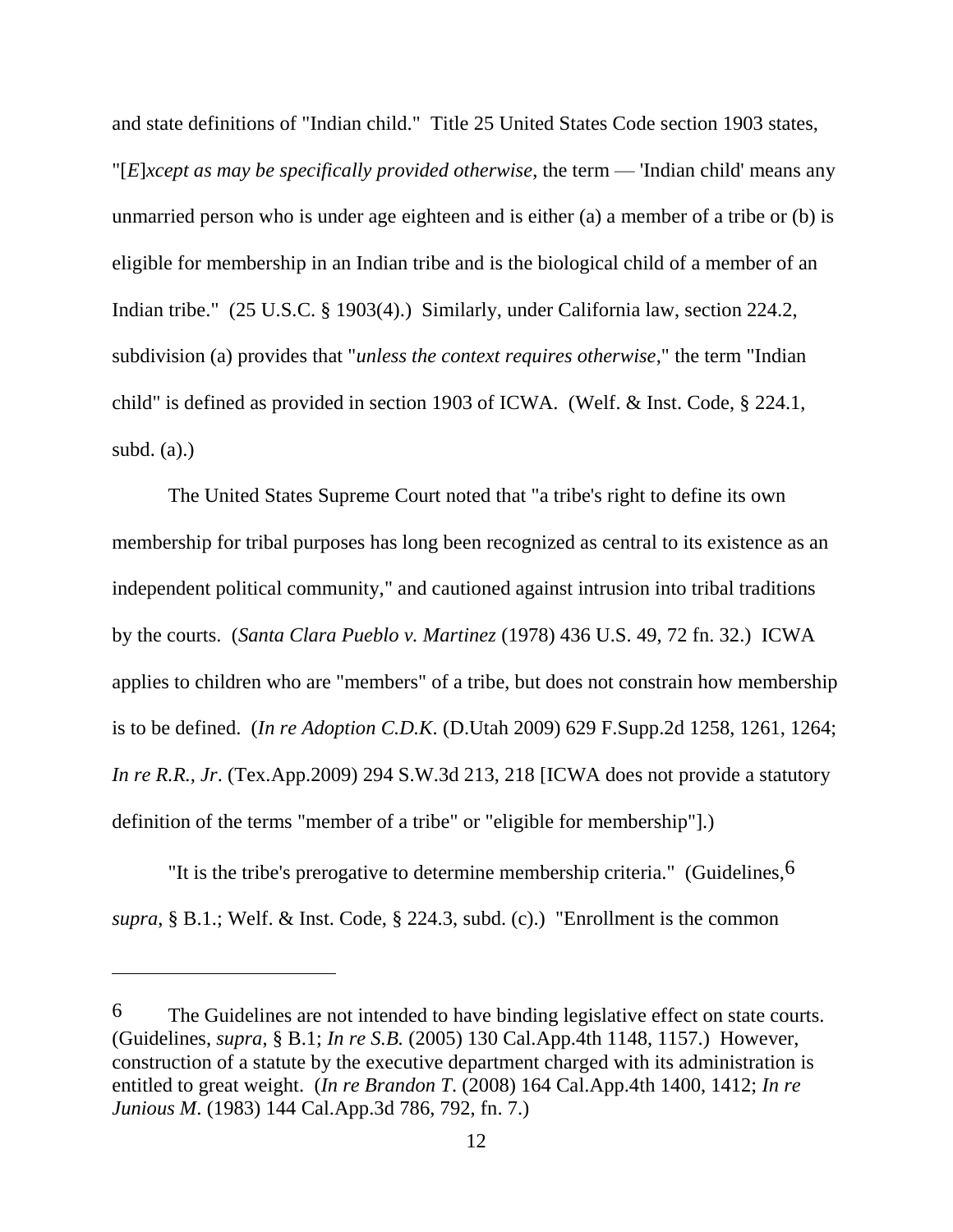evidentiary means of establishing Indian status, but it is not the only means nor is it necessarily determinative." (*Ibid*.) Congress considered and rejected proposed language that would have limited the application of ICWA protections to enrolled members of Indian tribes. (*Nelson v. Hunter* (Or.Ct.App.1995) 888 P.2d 124, 126 fn.4, citing 6 U.S. Code Cong. & Adm. News (1978) 7530, 7538-7539, 7558-7563.) Thus enrollment in a tribe is not always required to be a member of a tribe. (*United States v. Broncheau* (9th Cir. Idaho 1979) 597 F.2d 1260, 1263; *In re Jose C*. (2007) 155 Cal.App.4th 844, 849 [children did not meet federal definition of "Indian child" because enrollment was required under tribal law and neither the children nor their mother were enrolled in the tribe]; *In re Kahlen W*., *supra*, 233 Cal.App.3d at p. 1425 [a roll number is not crucial to a determination of the child's Indian status]; *In re Arianna R.G.* (Wis. 2003) 259 Wis.2d 563, 575-576 & fn. 13 [the absence of enrollment alone may not necessarily be determinative of whether a person is a member of a tribe]; *In re Baby Boy Doe* (Idaho 1993) 849 P.2d 925, 931 [enrollment and membership are not synonymous].)

Thus we are not persuaded by the Agency's argument the children were not Indian children within the meaning of ICWA because neither they nor their father were enrolled members of the Band. As we have discussed, the United States Supreme Court, the Guidelines and other federal and state case law indicate the definition of tribal membership under ICWA is not as limited as the Agency contends, and the determination whether the child is an Indian child within the meaning of ICWA depends in large part on the tribe's membership criteria. Because of differences in tribal membership criteria and enrollment procedures, whether a child is an Indian child is dependent on the singular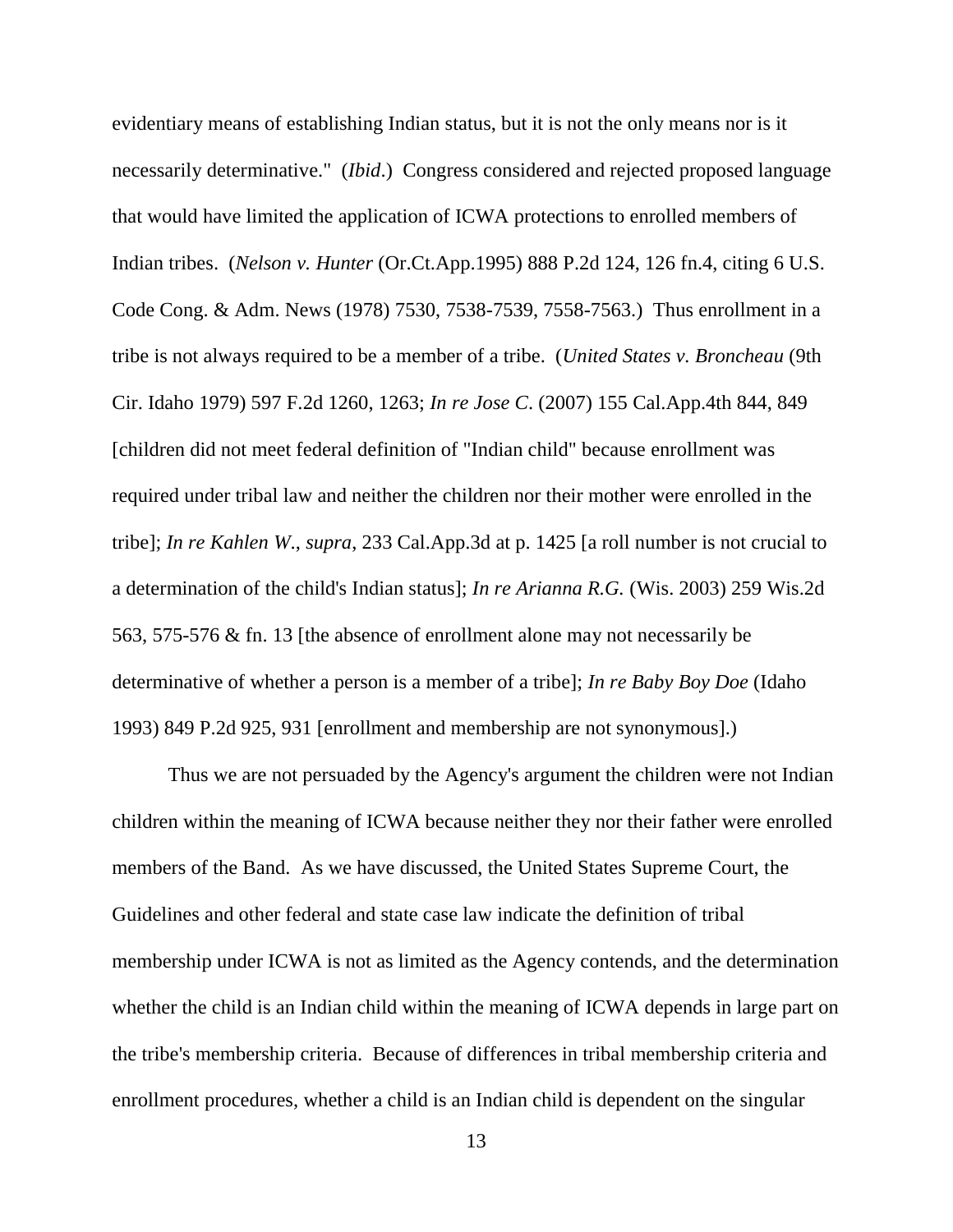facts of each case. (See, e.g., *Application of Angus* (Or.App.1982) 655 P.2d 208, 212

[formal membership requirements and methods of proof of membership differ from tribe to tribe].)

Here, notwithstanding J.C,'s lack of membership in the Band, the record shows the

Band considered the children to be Indian children within the meaning of ICWA.7

 $\overline{a}$ 

Here, the Band's tribal enrollment coordinator stated Jack was not currently a member of the Band and his children's applications for enrollment could not be processed until the Band received J.C.'s state certified birth record.

Although the Minnesota Chippewa Tribe determines tribal enrollment, it does not operate an ICWA program. The Minnesota Chippewa Tribe does not administer its own ICWA program, and its Constitution does not limit the application of ICWA protections to children who have been formally accepted into the Minnesota Chippewa Tribe. Each of the independent, sovereign Bands operates an independent ICWA program for their respective enrollees. (Minnesota Chippewa Tribe Const., art. II, § 1.)

The Band's rules of court define an "Indian" as "[a]ny member of a federally recognized Indian tribe, band, or community, or Alaskan native[]; any person so defined by federal or state law, and any person of indigenous descent who holds himself out to be an "Indian" person and is recognized by the Bois Forte community as such." (Bois Forte Children's Court Rules, ch. VII, pt. A, § 703(24).) The Band defines an "Indian child" as a child whose mother or father is an "Indian" as stated above. (*Ibid.*)

Notwithstanding the Band's inclusion in the Minnesota Chippewa Tribe, as a federally-recognized Indian tribe, the Band's rules for determining the Indian status of the children for ICWA purposes are controlling. (*In re Dependency of A.L.W*. (2001) 108 Wash.App.664, 670-672 [rejecting argument the determination of tribal membership was solely within the province of the Minnesota Chippewa Tribe; rather, because the Leech Lake Band of the Minnesota Chippewa Tribe was a federally-recognized Indian tribe and

<sup>7</sup> Article II, section 1 of the Constitution of the Minnesota Chippewa Tribe provides the membership of the Minnesota Chippewa Tribe includes "[a]ll children of at least one quarter degree (1/4) Minnesota Chippewa Indian blood born after July 3, 1961, to a member, provided that an application for enrollment was or is filed with the [tribal authority] within one year after the date of birth of such children. Alternatively, article II, section 3 states "[a]ny person of Minnesota Chippewa Indian Blood who meets the membership requirements of the Tribe, but who because of an error has not been enrolled, may be admitted to membership in the Minnesota Chippewa Tribe by adoption, [i]f such adoption is approved by the Tribal Executive Committee, and shall have full membership privileges from the date the adoption is approved."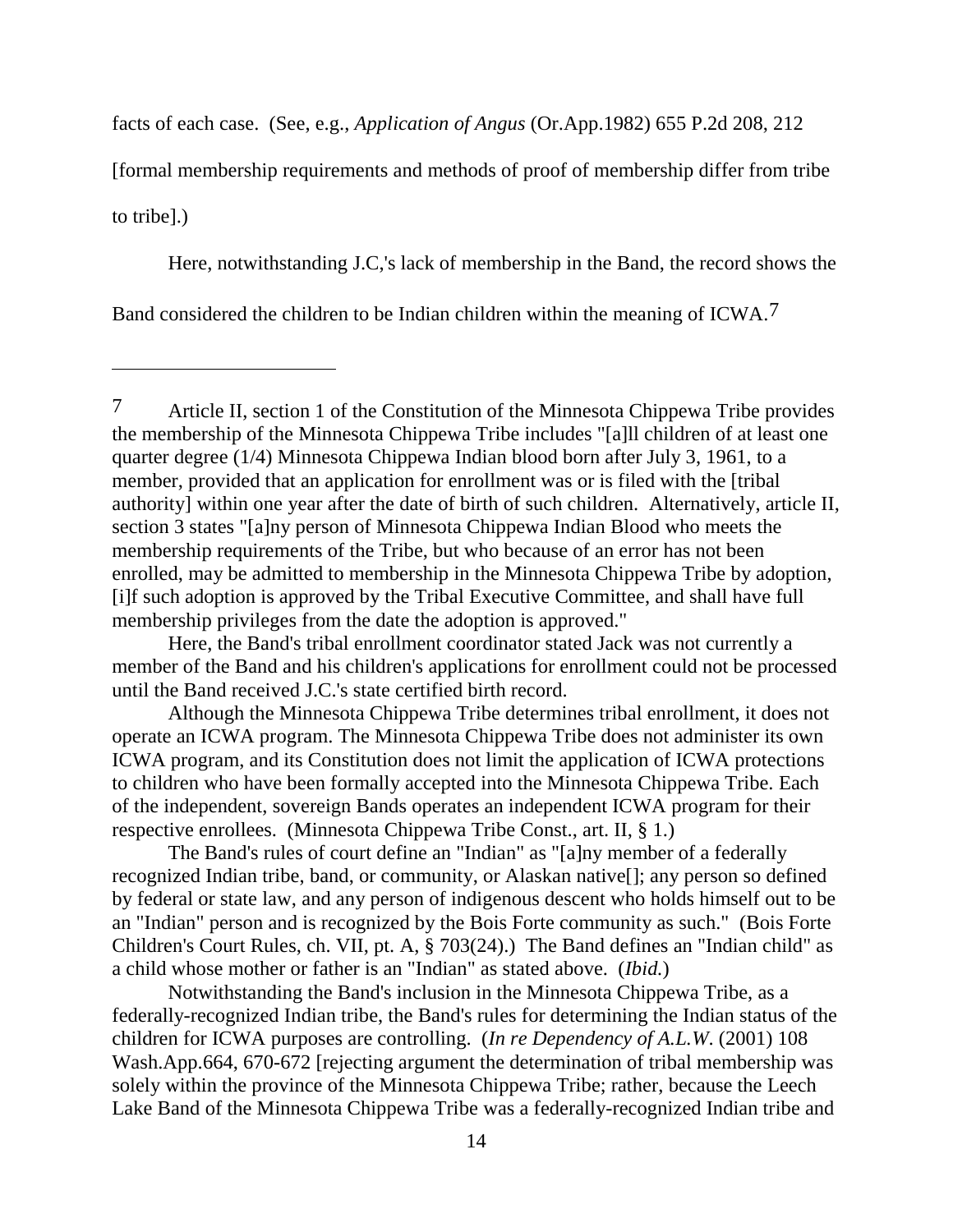Sjogren, whom the court considered the Band's legal expert, stated there was *"no doubt the children were Indian children* who would be enrolled in the Band" on the completion of "bureaucratic" requirements. Wright, the Band's Indian Child Welfare Supervisor, averred the proceedings were controlled by ICWA because *the children were eligible or enrolled members of the Band*. Wright testified the tribal court was able to take custody over children before they were enrolled in the Band, and the Band could then complete the enrollment process.

The Band's actions also indicated it considered the children to be Indian children within the meaning of ICWA. The Band promptly intervened in the case as of right. (25 U.S.C. § 1911(c).) Its tribal representative appeared telephonically and testified at the children's hearings. Further, the Band's rules of court state "[t]he Court may, after a hearing upon a written motion or petition filed by the Band or by a parent, guardian or custodian of *a minor child who is either a Band member, eligible for membership, or the child of a Band member*, accept a transfer of jurisdiction of a child protection case from any federal, state or other tribal court, including cases arising under the Indian Child Welfare Act . . . when it is in the best interest of the Band and of the child to accept such

had determined that the child was eligible for membership, the trial court erred when it denied the Leech Lake Band's motion for intervention].)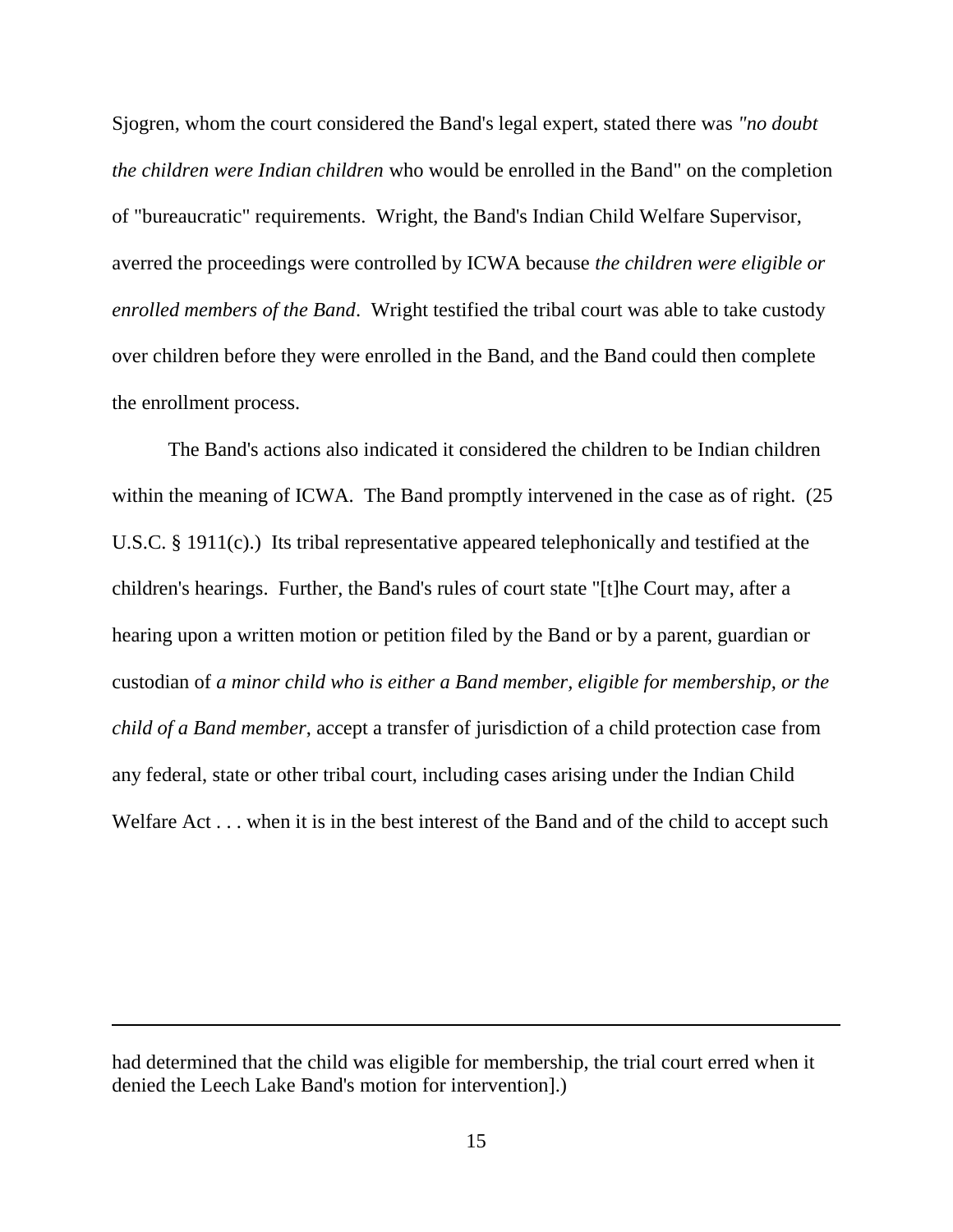a transfer of jurisdiction." (Bois Forte Children's Court rules, ch. VII, pt. A, § 768, italics added. $)^8$ 

The decision whether a child is a member of, or eligible for membership in, the tribe is the sole province of the tribe. (§ 224.3, subd. (c).) A tribe's determination that a child is a member or is eligible for membership in the tribe, or testimony attesting to that status by a person authorized by the tribe to provide that determination, is conclusive.  $(\S$  224.3, subd. (e)(1).) Thus, when considering the transfer petition, the court should have deferred to the Band's determination of the Indian status of the children, which was conclusive under the Guidelines and state law. (Guidelines, *supra*, B.1(b)(1); § 224.3, subd. (e)(1); cf. *Montana v. United States* (1981) 450 U.S. 544, 546 [because of the Indian tribes' inherent power to determine tribal membership, their membership determinations are entitled to great deference].) We conclude the court erred when it determined the children were not Indian children as defined in title 25 United States Code section 1903(4) because they were not yet enrolled members of the Band. (Guidelines, *supra*, B.1; §§ 224, subd. (c), 224.1, subd. (a), 224.3, subd. (e)(1), rule 5.482(c); *United States v. Broncheau*, *supra*, 597 F.2d at p.1263 [enrollment has not yet been held to be an absolute requirement of federal jurisdiction]; *Guardianship of Ashley Elizabeth R., et al*. (N.M. Ct. App. 1993) 863 P.2d 451, 455 [lack of registration with a tribe cannot be considered good cause to deny transfer].

<sup>8</sup> On our own motion, we take judicial notice of the Bois Forte Children's Court rules, a portion of which was admitted in evidence by the trial court and appears in the record. (Evid.Code, § 452, subd. (f).)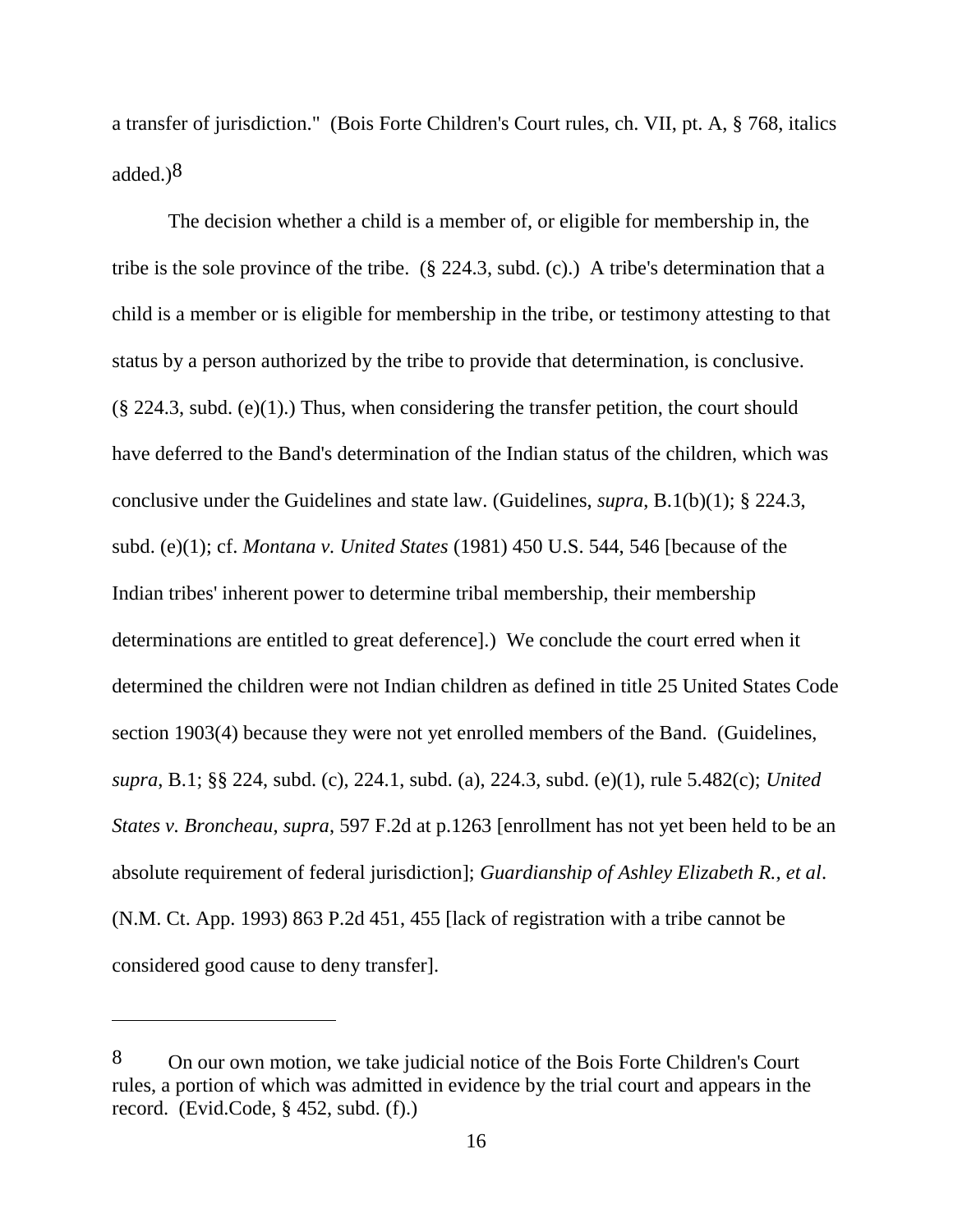Further, to the extent there was any ambiguity in the children's Indian status,

California law imposes procedural protections for non-enrolled Indian children. Section 224.3, subdivision (e)(1) provides "[i]nformation that the child is not enrolled or eligible for enrollment in the tribe is not determinative of the child's membership status unless the tribe also confirms in writing that enrollment is a prerequisite for membership under tribal law or custom."

The Band did not confirm in writing that enrollment was a prerequisite for membership under tribal law or custom. To the contrary, Sjogren's letter stated there was "no doubt the children were Indian children who would be enrolled in the Band" when their father's birth certificate was sent to the Minnesota Chippewa Tribe. Wright stated ICWA applied because the children were eligible for membership in the Band. Further, rule  $5.482(c)^9$  directs the court to proceed as if the child is an Indian child when notice has been provided as required by federal and state law and a tribe responds indicating that the child is eligible for membership if certain steps are followed.

<sup>9</sup> "If after notice has been provided as required by federal and state law a tribe responds indicating that the child is eligible for membership if certain steps are followed, the court must proceed as if the child is an Indian child and direct the appropriate individual or agency to provide active efforts under rule 5.484(c) to secure tribal membership for the child." (Rule 5.482(c).)

Rule 5.484(c) states "Efforts to provide services must include pursuit of any steps necessary to secure tribal membership for a child if the child is eligible for membership in a given tribe, as well as attempts to use the available resources of extended family members, the tribe, tribal and other Indian social service agencies, and individual Indian caregivers."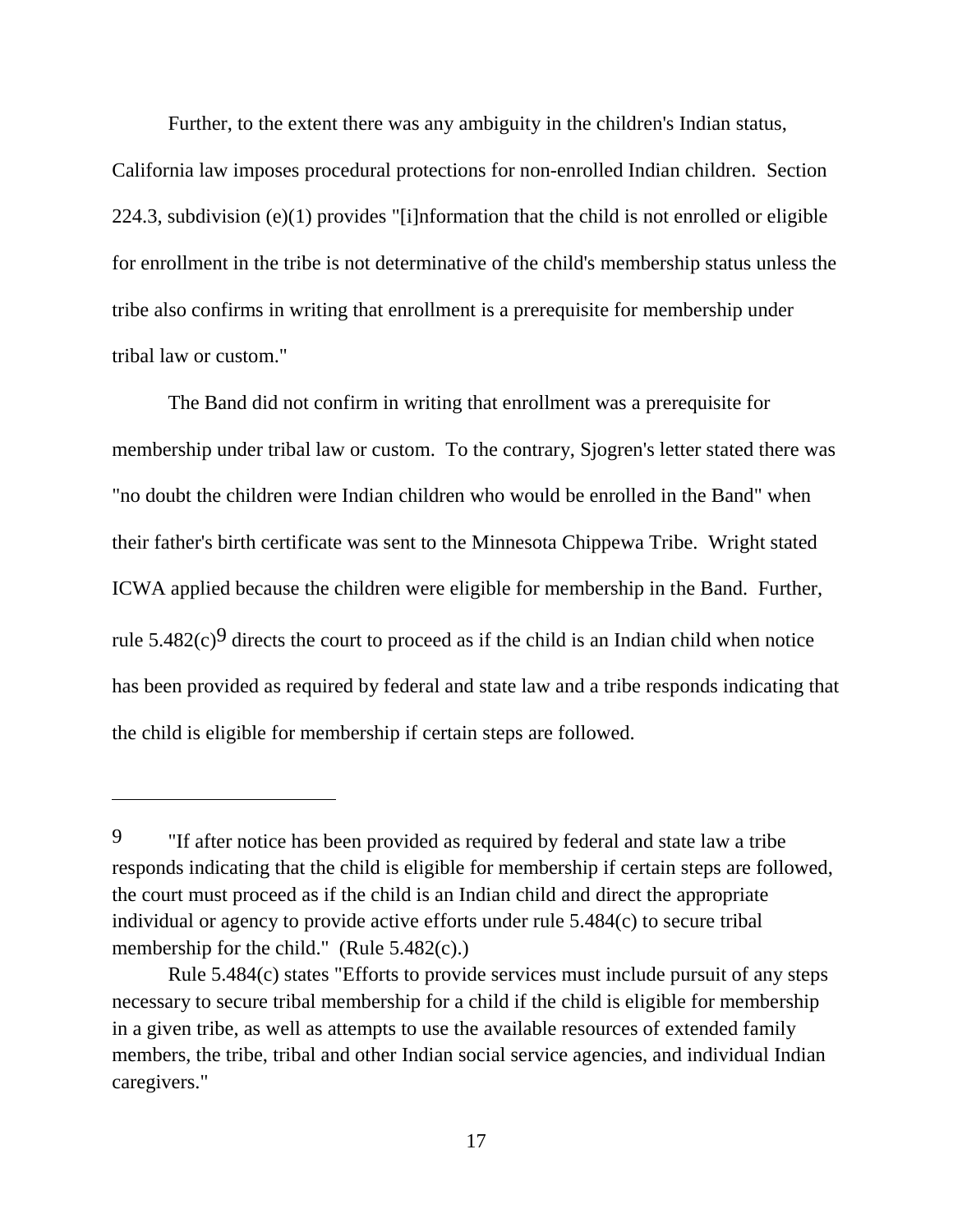Rule 5.482(c) does not, as the Agency contends, impermissibly expand ICWA beyond its jurisdictional limits. ICWA expressly permits state or federal law to provide a higher standard of protection to the rights of the Indian child and his or her parent or Indian guardian than the rights provided under ICWA. (25 U.S.C. § 1921.) Thus ICWA does not preempt such higher state standards. (*In re S.B*. (2005) 130 Cal.App.4th 1148, 1158.) Rather, rule 5.482(c) promotes the timely resolution of dependency matters by avoiding protracted litigation concerning the applicability of ICWA. (See *In re Kahlen W*., *supra*, 233 Cal.App.3d at p. 1425 ("[ICWA] is intended, as is state law, to protect the best interests of the child, and thus timely disposition is paramount."].)

Here the record indicates the court was aware the children would be enrolled in the Band after J.C.'s certified birth certificate was sent to the Minnesota Chippewa Tribe. Thus, to the extent the children's status as Indian children was not yet clear to the juvenile court, the court should have proceeded as if the children were Indian children when it considered whether to transfer jurisdiction to the tribal court. (Rule 5.482(c).)

We now discuss the parents' contention the court erred when it determined there was good cause to deny the petition to transfer jurisdiction of Jack's custody proceeding to the tribal court.

#### III

# TRANSFER OF JURISDICTION

The court found that even if Jack was an Indian child, reunification services had been terminated and therefore the transfer petition was not filed within a reasonable time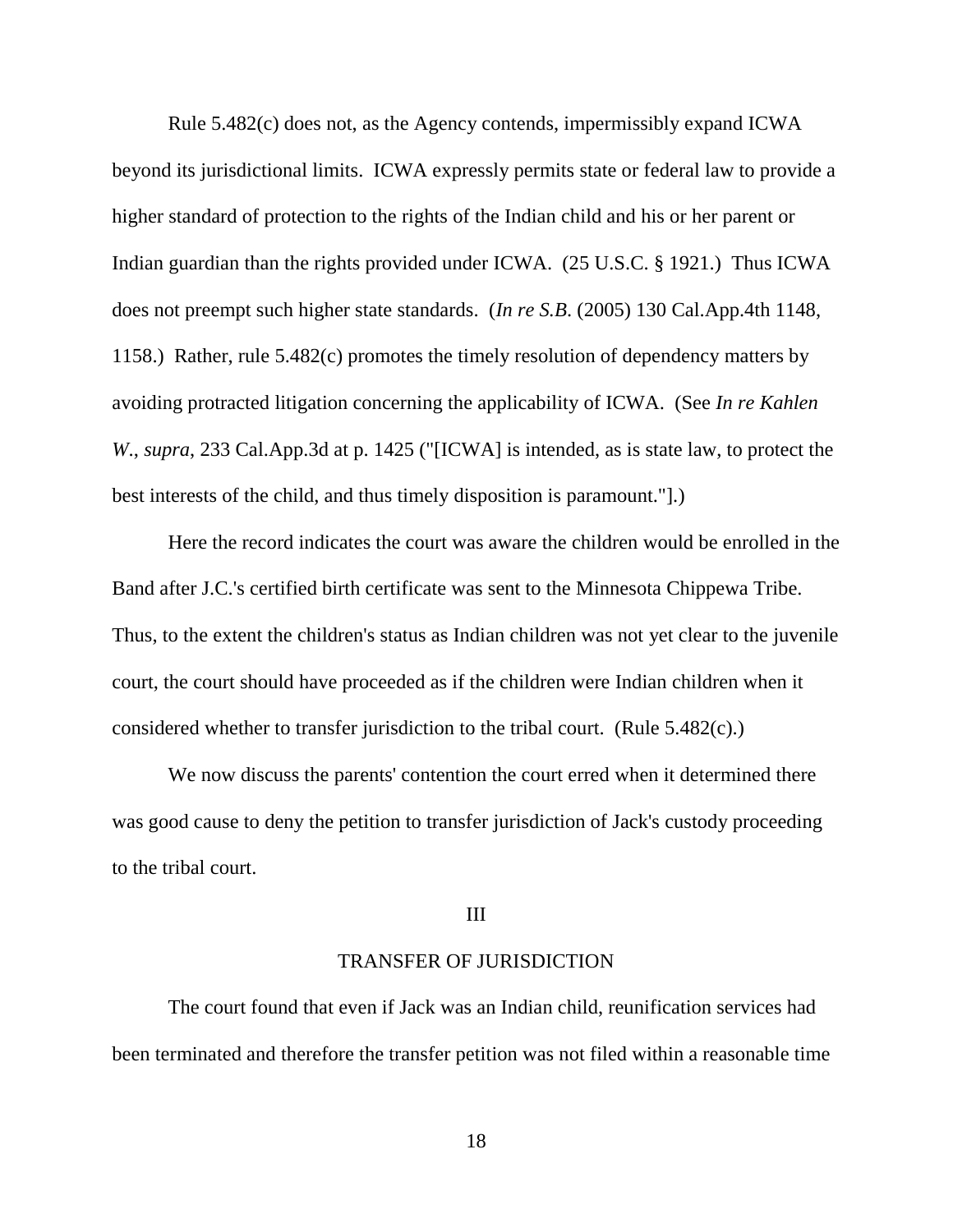after notice of "the entirety of the proceedings." The court stated ". . . I don't believe that given where we're at the best interests of the child would ignore the passage of time."

ICWA "creates concurrent but presumptively tribal jurisdiction in the case of children not domiciled on the reservation." (*Holyfield*, *supra*, 490 U.S. at p. 36; *M.M.*, *supra*, 154 Cal.App.4th at p. 907 [ICWA clearly establishes a preference for tribal court jurisdiction in custody proceedings involving Indian children].) In any state court proceeding for foster care or termination of parental rights to an Indian child who is not domiciled or residing within the reservation of his or her tribe, the state court, in the absence of good cause to the contrary, is required to transfer the proceeding to the jurisdiction of the tribe, absent objection by either parent, upon the petition of either parent or the Indian custodian or the Indian child's tribe. The transfer is subject to declination by the tribal court of the Indian child's tribe. (25 U.S.C. § 1911(b); Welf. & Inst. Code, § 305.5, subd. (b).)

The California Legislature has specifically defined the circumstances that constitute or may constitute "good cause" to deny transferring jurisdiction to the tribal court.10 The court is required to find good cause to deny a transfer petition if one or both of the child's parents object to the transfer, the child's tribe does not have a "tribal court" as defined in title 25 U.S.C. section 1910 or the tribal court declines the transfer.

<sup>10</sup> ICWA does not define "good cause." (See 25 U.S.C. § 1911(b).) However, the Guidelines contain extensive commentary on what constitutes good cause to deny transfer to the tribal court. (See Guidelines, *supra*, C.)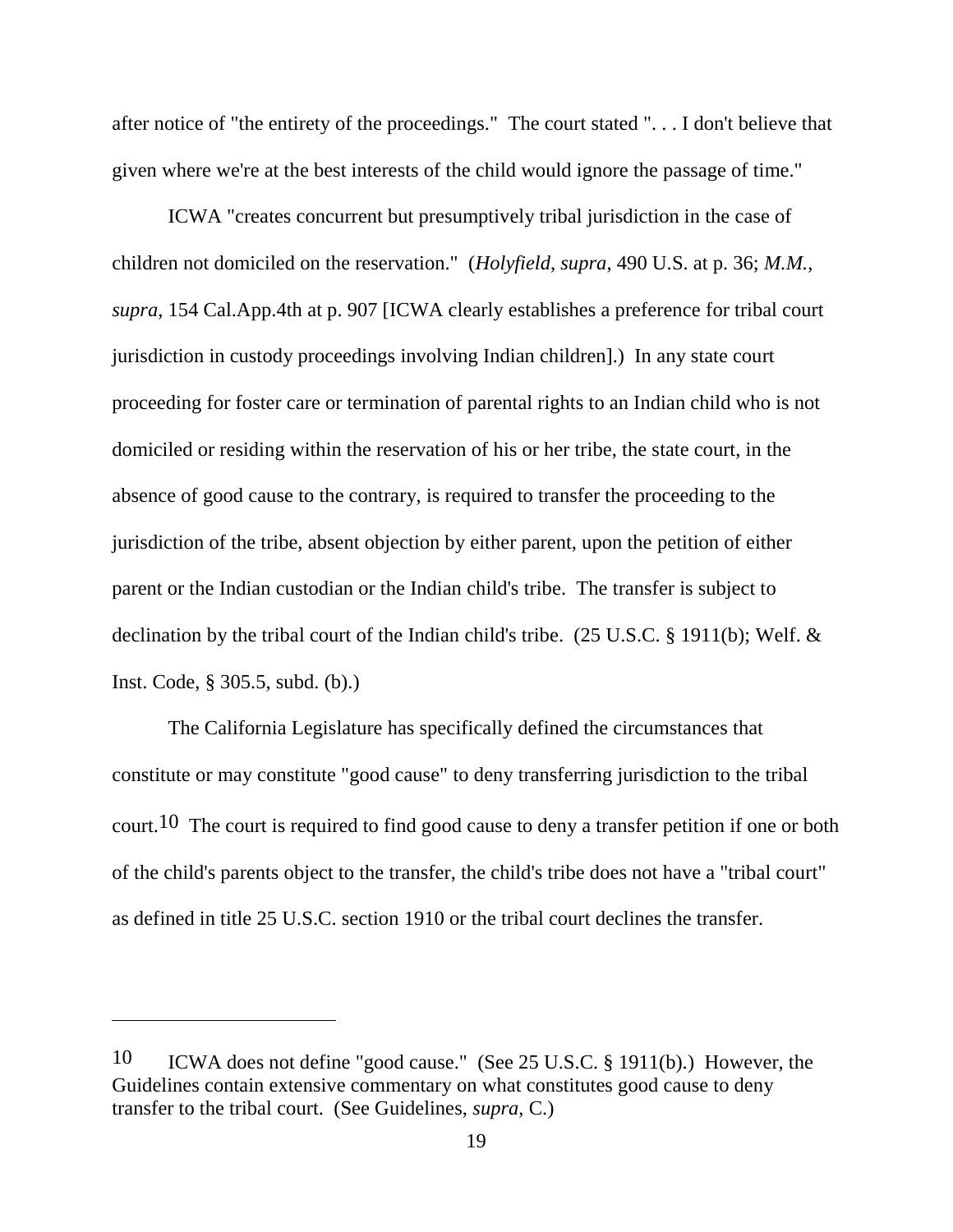(§ 305.5, subd. (c)(1); rule 5.483(b).) The court *may* find good cause not to transfer the

proceeding if:

"(A) The evidence necessary to decide the case cannot be presented in the tribal court without undue hardship to the parties or the witnesses, and the tribal court is unable to mitigate the hardship by making arrangements to receive and consider the evidence or testimony by use of remote communication, by hearing the evidence or testimony at a location convenient to the parties or witnesses, or by use of other means permitted in the tribal court's rules of evidence or discovery.

(B) The proceeding was at an advanced stage when the petition to transfer was received and the petitioner did not file the petition within a reasonable time after receiving notice of the proceeding, provided the notice complied with Section 224.2. It shall not, in and of itself, be considered an unreasonable delay for a party to wait until reunification efforts have failed and reunification services have been terminated before filing a petition to transfer.

(C) The Indian child is over 12 years of age and objects to the transfer.

(D) The parents of the child over five years of age are not available and the child has had little or no contact with the child's tribe or members of the child's tribe."  $(\S$  305.5, subd.  $(c)(2)$ ; rule 5.483(d).)

If it appears there is good cause to deny a transfer, the court must hold an

evidentiary hearing on the transfer and make its findings on the record. (Rule

5.483(d)(3).) The court may not consider socioeconomic conditions and the perceived

adequacy of tribal social services, tribal probation, or the tribal judicial system in its

determination that good cause exists to deny a request to transfer to a tribal court with

concurrent state and tribal jurisdiction. (Rule 5.483(e).)

The burden of establishing good cause to deny a request to transfer is on the party

opposing the transfer. (§ 305.5, subd. (c)(4); rule  $5.483(f)(1)$ .) If the court believes, or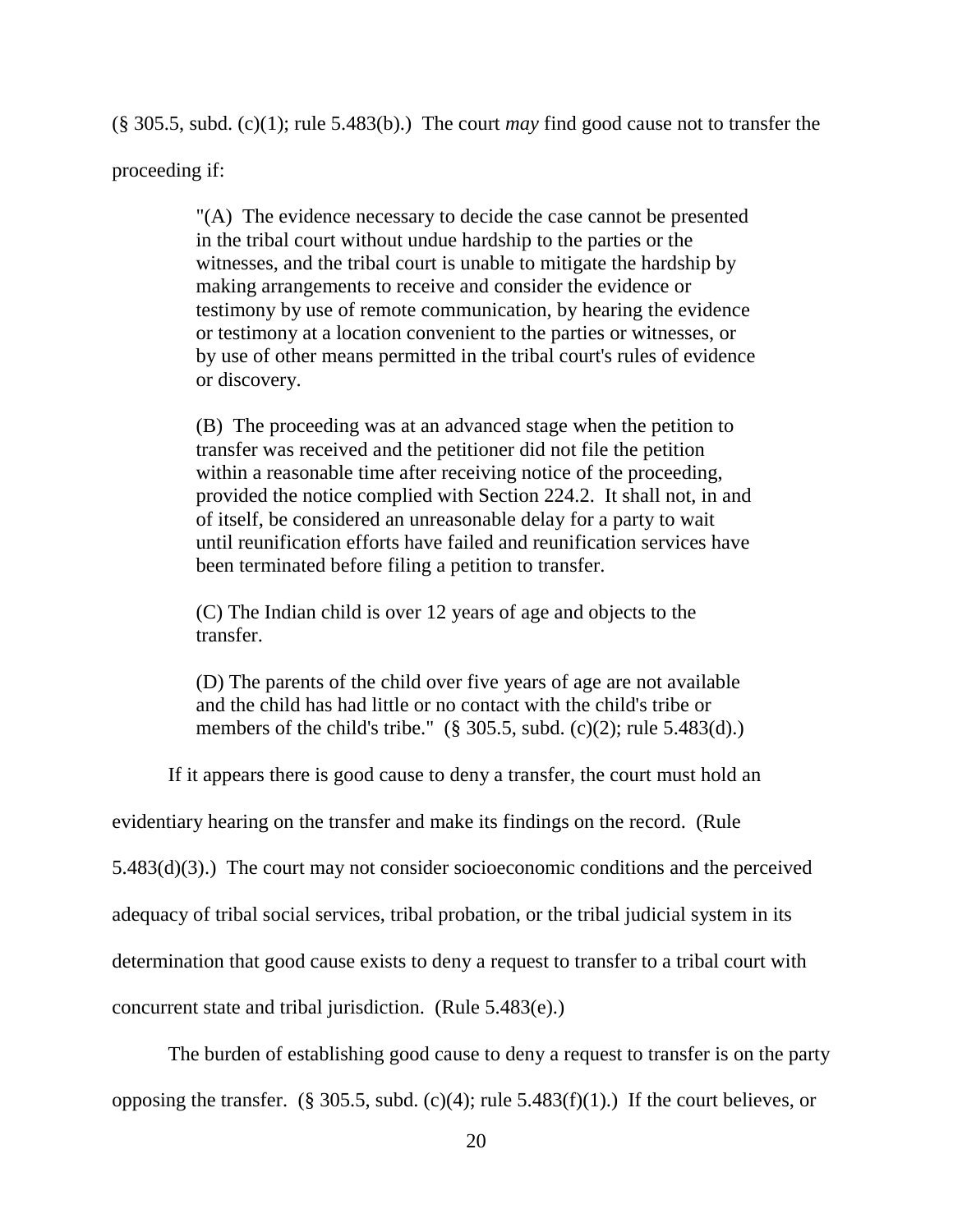any party asserts, that good cause to deny the request exists, the reasons for that belief or assertion must be stated in writing, in advance of the hearing, and made available to all parties who are requesting the transfer, and the petitioner must have the opportunity to provide information or evidence in rebuttal of the belief or assertion. (§ 305.5, subd. (c)(4); rule  $5.483(f)(2)$ .)

A transfer of jurisdiction to the Indian child's tribe by the state court is subject to declination by the tribe. (25 U.S.C. § 1911(b); § 305.5, subd. (b).) Here, the Bois Forte Children's Court rules state the tribal court may, after a hearing, accept a transfer of jurisdiction of a child protection case from any federal, state or other tribal court when it is in the best interest<sup>11</sup> of the Band and the child to accept such a transfer of jurisdiction. (Bois Forte Children's Court rules, ch. VII, pt. H, § 762.)

## *B. The Transfer Petition Was Timely Filed*

The court denied the transfer on the ground the petition was not filed within a reasonable time after "notice of the entirety of these proceedings." The court said it could not ignore the passage of time considering the best interests of the child and the law did not require the court to wait until reunification services had been terminated to file the

<sup>11</sup> The Band's Children's Court rules define an analysis of "best interests of the child" to include consideration of "the ability of the tribe and the reservation community to provide for the care of the child; the wishes of the tribe, parents, party or parties; the preference of the child if the child is of sufficient age to express a preference; the child's adjustment to home, school and tribal community; the length of tribe the child has lived in a stable, satisfactory environment and the desirability of maintaining continuity; the permanence, as a family unit, of the existing or proposed adoptive home; the mental and physical health of all individuals involved; the capacity and disposition of the parties to give the child love, affection, guidance and to continue educating the child in the child's tribal culture and heritage." (Bois Forte Children's Court rules, ch. VII, pt. A, § 703(4).)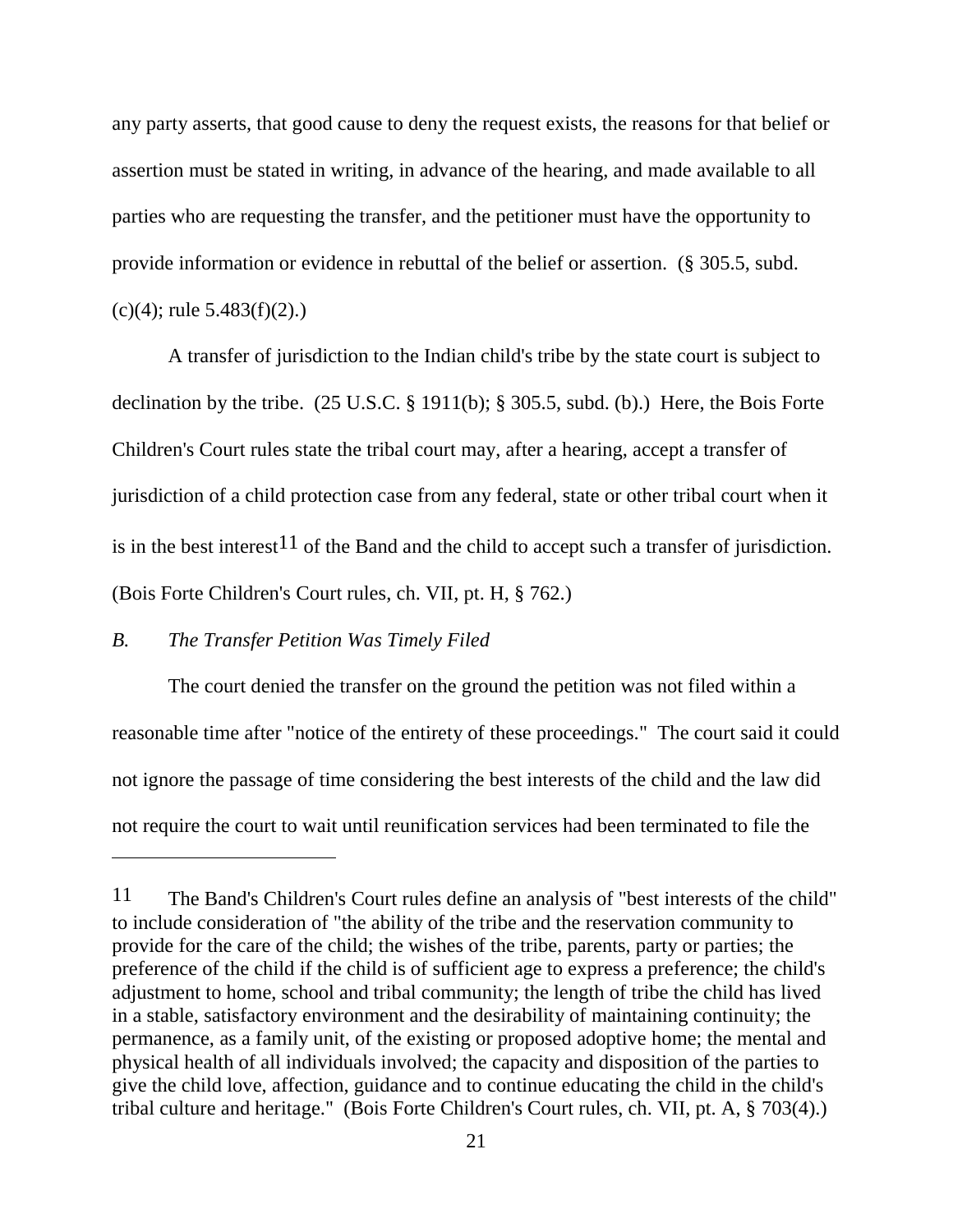petition to transfer. In making these findings, the court disregarded the plain language of section 305.5, subdivision (c)(2)(B) and thus abused its discretion. (*Upland Police Officers Assn. v. City of Upland* (2003) 111 Cal.App.4th 1294, 1301 [abuse of discretion occurs when the trial court misinterprets the law].)

Section 305.5, subdivision  $(c)(2)(B)$  allows the court to find good cause to deny the transfer when (1) the child custody proceeding was at an advanced stage when the petition to transfer was received *and* (2) the petitioner did not file the petition within a reasonable time after receiving notice of the proceeding, provided the notice complied with state notice requirements under section 224.2. Section 305.5 explicitly states it is not unreasonable, in and of itself, for a party to delay filing a transfer petition until reunification efforts have failed and reunification services have been terminated.  $(\S$  305.5, subd.  $(c)(2)(B)$ .)

Contrary to the trial court's interpretation of the statute, the time of filing a transfer petition is not tolled from notice of the "entirety of the proceedings" but from notice made in compliance with section 224.2. Such notice includes the right of the child's parents, Indian custodians and tribe to petition the court to transfer the proceeding to the tribal court of the Indian child's tribe. (§ 224.2, subd.  $(5)(G)(2)$ .) Thus we conclude the trial court erred when it found that the petition was not timely filed because of the length of time of the dependency proceedings and the fact reunification services had been terminated.

Here, the record shows the Band received notice of the children's dependency proceedings in compliance with section 224.2 on August 10, 2009. The Band determined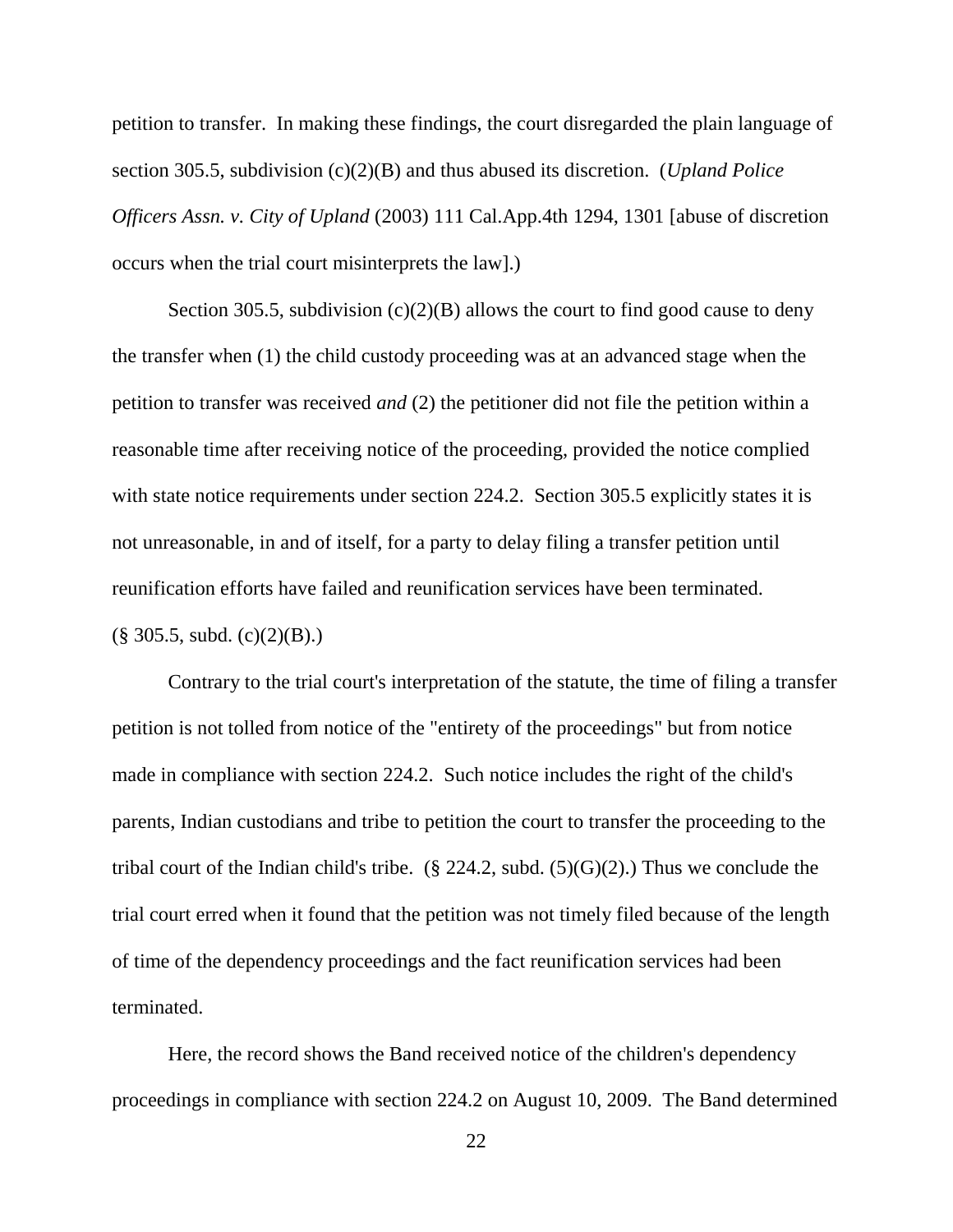the children were eligible for enrollment and notified the court of its intent to intervene in the proceedings. J.C. filed the transfer petition approximately one month later. Thus the transfer petition was timely filed. There was no evidence J.C. delayed filing the petition to disrupt the proceedings. (See Guidelines, *supra*, § C.1. [timeliness exception to transfer may be used to prevent disruption caused by negligence or obstructionist tactics by counsel].) As we have discussed, the fact reunification services had been terminated in Jack's case did not, in and of itself, constitute good cause to deny the transfer petition.  $(\S$  305.5, subd. (c)(2)(B); rule 5.483(d).)

The Agency argues the court properly considered Jack's best interest in determining whether there was good cause to deny the transfer petition. We need not address this issue here. The trial court found that it was in Jack's best interest to deny transfer because of "the passage of time." As discussed, section 305.5, subdivision  $(c)(2)(B)$  states that the post-reunification status of a child custody proceeding does not, in and of itself, establish good cause to deny transfer. Thus, to the extent transfer of jurisdiction under California's dependency framework includes a determination by the state court of the child's best interest, a determination based merely on the passage of time would impermissibly contravene an express statutory provision to the contrary. (See, *Tonya M. v. Superior Court* (2007) 42 Cal.4th 836, 844 [the text of the statute is the best indicator of legislative intent], *People v. Western Air Lines* (1954) 42 Cal.2d 621, 638 & *Ferguson v. Workers' Comp. Appeals Bd*. (1995) 33 Cal.App.4th 1613, 1619 [where the Legislature has prescribed the meaning to be given to a precise term used in a statute, that meaning is generally binding on the courts].)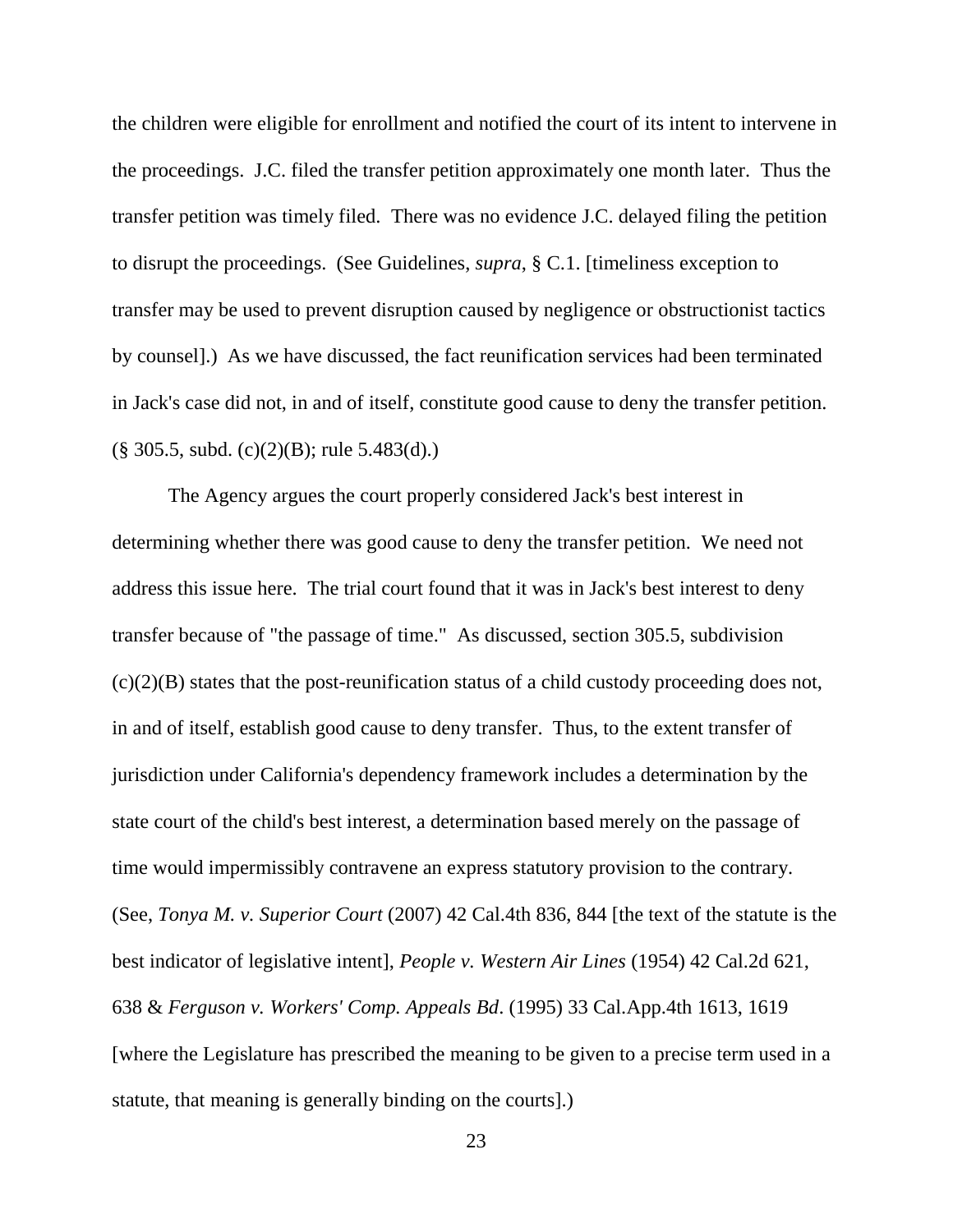We conclude the court erred when it found good cause to deny the transfer petition under section 305.5, subdivision  $(c)(2)(B)$ .

### *C. Inconvenient Forum*

In denying the transfer petition, the court incorporated county counsel's argument that transferring jurisdiction to the Band would create an undue hardship for the parties and impede the presentation of evidence necessary to determine the best outcome for Jack.

The court may find good cause to deny transfer if (1) the evidence necessary to decide the case cannot be presented in the tribal court without undue hardship to the parties or the witnesses *and* (2) the tribal court is unable to mitigate the hardship by making other arrangements to receive and consider the evidence or testimony. (§ 305.5, subd.  $(c)(2)(A)$ .)

Although there is substantial evidence to support a finding under the first prong of section 305.5, subdivision (c)(2)(A),  $12$  the parties opposing transfer did not present any

<sup>12</sup> The Guidelines provide the court may deny a transfer of jurisdiction to the tribal court on a showing the "evidence necessary to decide the cause could not be adequately presented in the tribal court without undue hardship to the parties or witnesses." (Guidelines, *supra*, § C.3.) Courts interpreting this provision, which mirrors the first prong of section 305.5, subdivision  $(c)(2)(A)$ , have held that sheer distance from the tribal court creates undue hardship to the parties and witnesses. (*In re Guardianship of J.C.D*. (S.D. 2004) 686 N.W.2d 647, 650 [under ICWA, generally courts have denied transfer where very long distances exist between the parties and the tribal court]; *In Interest of J.R.H*. (1984) 358 N.W.2d 311, 317 [good cause to deny transfer of the proceedings may arise from geographical obstacles]; *In the Interest of J.W., supra*, 528 N.W.2d at p. 661 [good cause to deny transfer to out-of-state tribe exists where bulk of evidence was located in state and majority of the witnesses and parties lived in state].)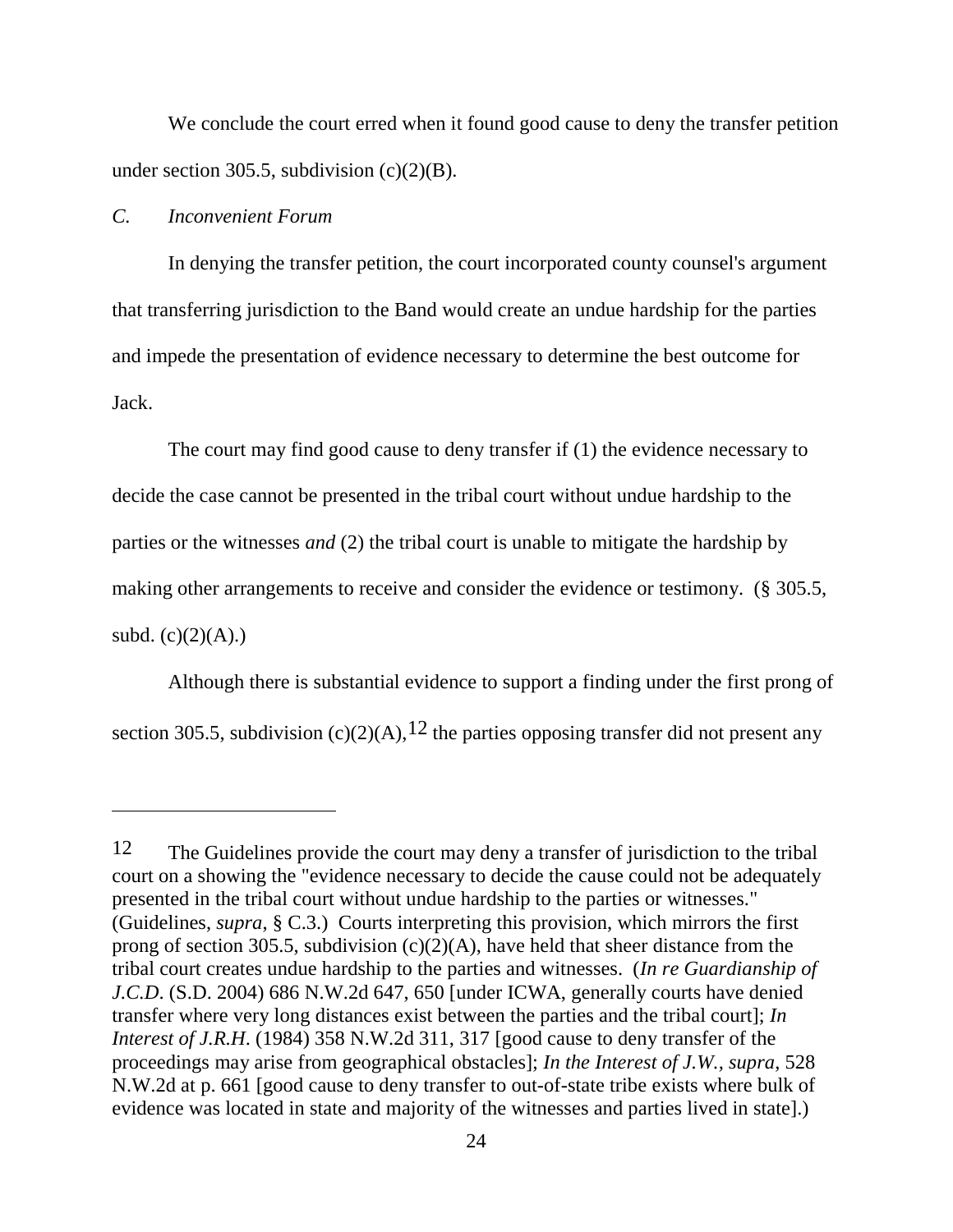evidence to show the tribal court was unable to mitigate the hardship by making other arrangements to hear evidence. Further, the record does not contain any evidence from which we could reasonably infer the tribal court was able to "[make] arrangements to receive and consider the evidence or testimony by use of remote communication, by hearing the evidence or testimony at a location convenient to the parties or witnesses, or by use of other means permitted in the tribal court's rules of evidence or discovery."  $(\S$  305.5, subd. (c)(2)(A).) Thus we cannot sustain the finding there is good cause to deny transfer to the tribal court under the inconvenient forum exception.

#### IV

# *The Court Erred When It Did Not Hold a Hearing on the Transfer Petition in Elizabeth's and Andrew's Cases*

The parents argue the court was required to grant them a hearing on the transfer petition in the siblings' cases. (Rule 5.483(d)(3) ["If it appears that there is good cause to deny a transfer, the court must hold an evidentiary hearing on the transfer and make its findings on the record."].)

The Agency acknowledges the court did not hold a transfer hearing in the siblings' cases. It contends the court denied the transfer petition for all three children at Jack's hearing on March 19, 2010, and argues the parents have lost their right to appeal because they did not file timely notices of appeal in the siblings' cases after the March 19 hearing.

Here the tribal court was located in northern Minnesota. Most of the parties and witnesses lived in San Diego. We infer from the distance alone the evidence necessary to decide the case could not be presented in the tribal court without undue hardship to the parties or the witnesses. ( $\S 305.5$ , subd. (c)(2)(A).)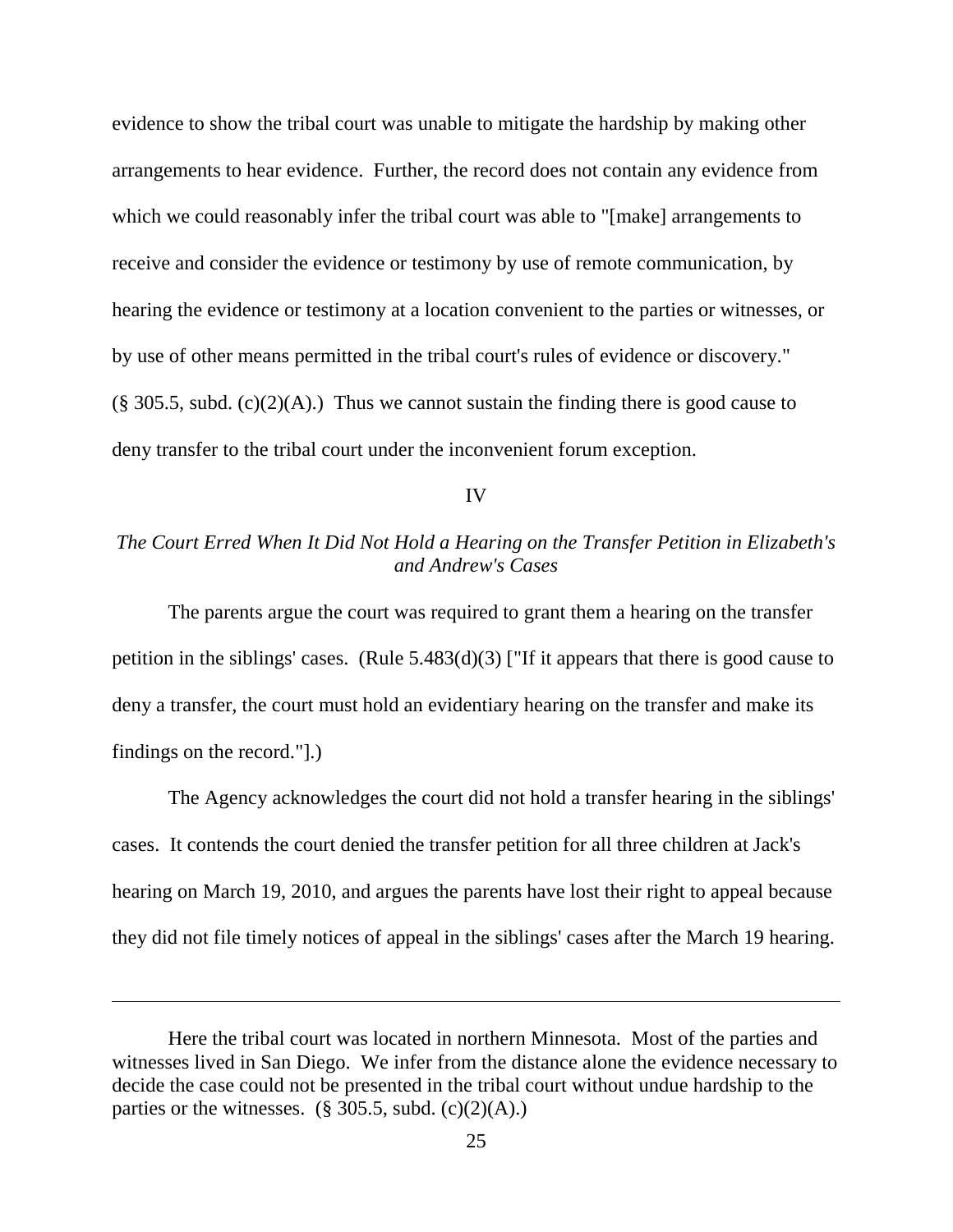The record does not support the Agency's contention. The March 19 hearing was a section 366.26 hearing in Jack's case and the court made findings on the transfer petition only as to Jack. Further, even if the court denied the transfer petition as to all three children on March 19, 2010, the parents' appeals were timely filed. The disposition hearing is the first hearing from which a party may appeal. (§ 395; *In re Sheila B*. (1993) 19 Cal.App.4th 187, 196 [the dispositional order is the first appealable order in the dependency process].) The siblings' disposition hearings were held on June 2. The parents filed timely notices of appeal from those hearings on June 8 and July 21, respectively. (Rule 5.585(f) [notice of appeal must be filed within 60 days after the making of an appealable order].)

Rule 5.483(d)(3) provides if it appears there is good cause to deny a transfer, the court must hold an evidentiary hearing. The reasons for any belief or assertion there is good cause to deny transfer must be stated in writing and provided to all parties who are petitioning for the transfer.  $(\S$  305.5, subd.  $(c)(5)$ .) These requirements were not met in the siblings' cases.

# V

## THE ERROR IS JURISDICTONAL

The Agency argues because the tribal representative concurred in the children's placements, any error is harmless. We disagree. The issues raised on appeal concern the jurisdictional heart of ICWA — the tribal court's presumptive jurisdiction over custody proceedings involving Indian children. (*Holyfield*, *supra*, 490 U.S. at p. 36.) The issue is not the outcome of the custody decision but who makes that decision. (*Id*. at p. 53; *In re*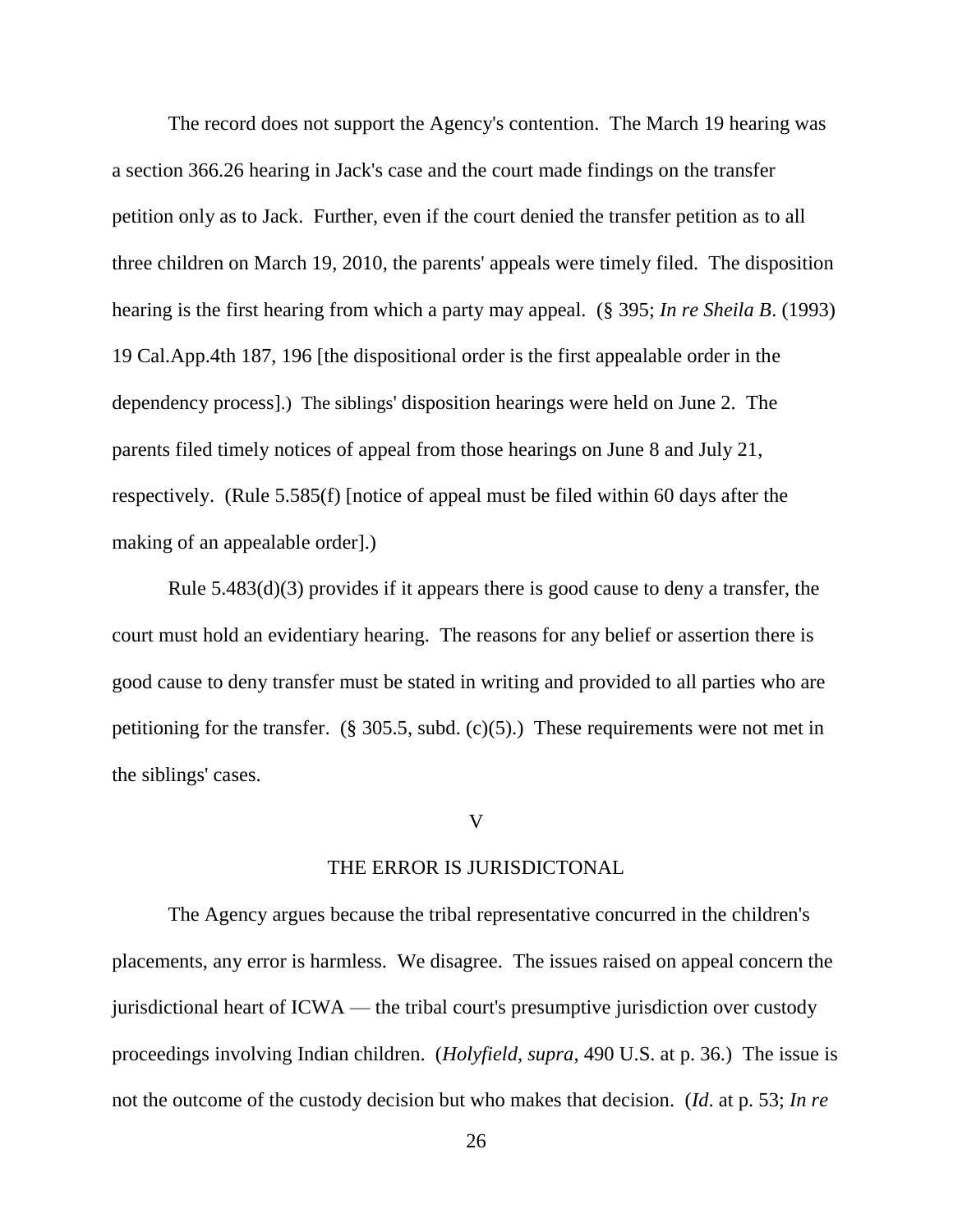*A.B*. (N.D.2003) 663 N.W.2d 625, 633-634 [the threshold question is the proper forum for the child custody decision].) Thus, in the absence of good cause to deny a petition to transfer jurisdiction to the Indian tribe, subject to the tribe's right of declination, the court acted in excess of its jurisdiction when it terminated parental rights to Jack,<sup>13</sup> violating a comprehensive state and federal statutory scheme and offending public policy. (*In re Andres G*. (1998) 64 Cal.App.4th 476, 482.)

<sup>13</sup> The parents do not contend the dispositional orders in Elizabeth's and Jack's cases should be reversed. (*In re Andres G.*, *supra*, 64 Cal.App.4th at p. 482 [an act in excess of jurisdiction is valid until set aside, and parties may be precluded from setting it aside by waiver, estoppel or the passage of time].)